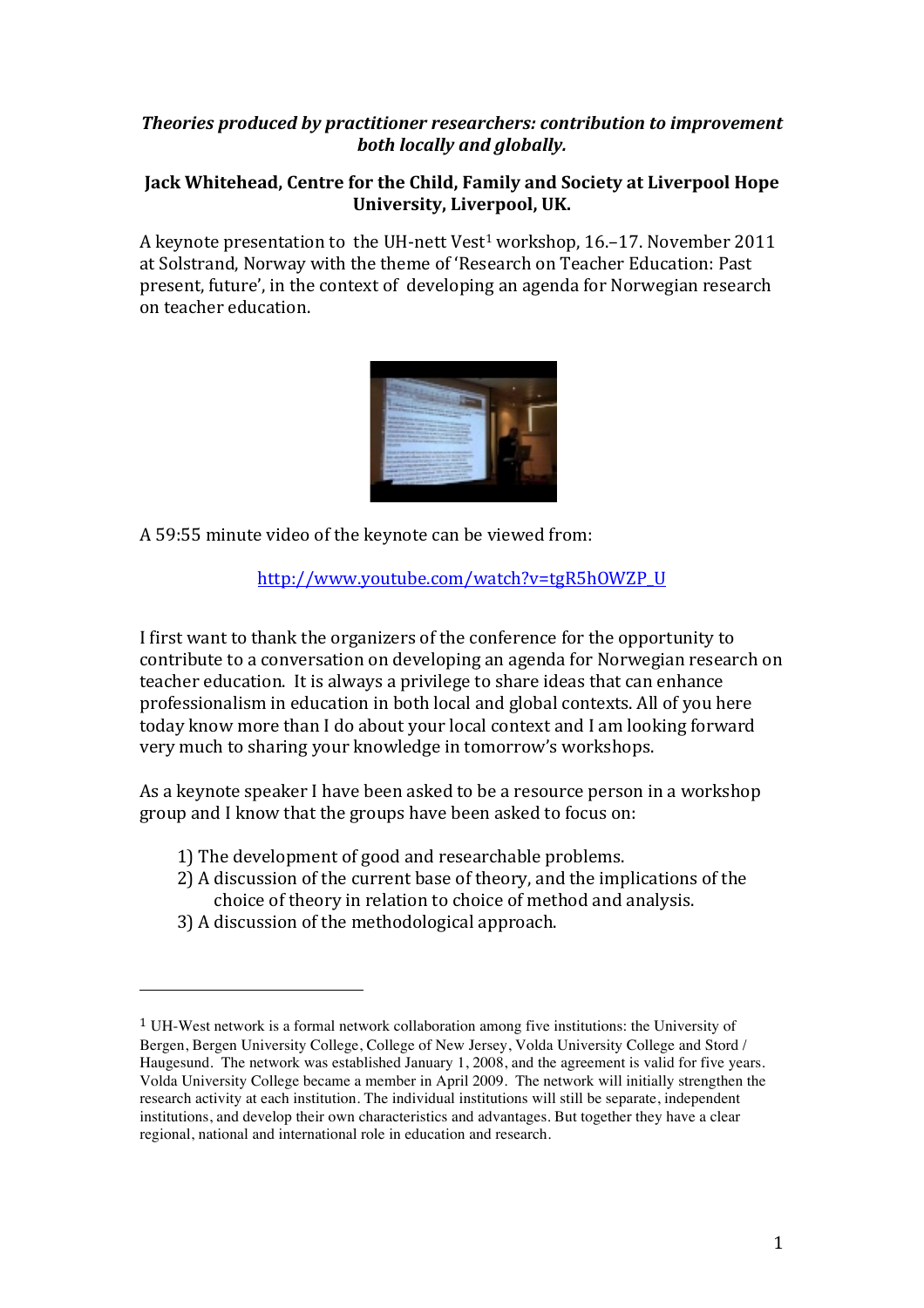As my contribution to a conversation on developing an agenda for Norwegian research on teacher education I shall focus on the improvements both locally and globally of the theories produced by practitioner-researchers in relation to the three points above. I am thinking here of practitioner-researchers who are wanting to both improve practice and contribute to knowledge through enquiries of the kind, 'How do I improve what I am doing?'

# **1)** The development of good and researchable problems

Kari Flornes (2007) in her doctoral study of An Action Research Approach To *Initial Teacher Education In Norway*, emphasized that the most important question for her as a teacher educator was, 'How can I improve my practice?'

Sigrid Giøtterud (2011) in her doctoral study on *Developing Guiding Encounters* in Practical and Didactic Education: Action Research in Teacher Educators' *Practice* provided evaluations that showed a considerable problem with relevance in Norwegian teacher education where:

"... the student teachers do not experience a satisfactory connecton between the theory which they meet through their studies and the current problems they meet in schools. There is little documentation of how teacher educators work to develop education study programs. The main research question is: How can we further develop the practical and didactic education  $program^2$  and our competancy as teacher educators through pedagogical action research which focuses on guiding?'

I am suggesting that the quality of the developing agenda for Norwegian research on teacher education, depends on the quality of the questions being researched. As Collingwood says:

'Whether a given proposition is true or false, significant or meaningless, depends on what question it was meant to answer; and any one who wishes to know whether a given proposition is true or false, significant or meaningless, must first find out what question it was meant to answer.'  $\left[$ Collingwood, 1991, p. 39)

There are many kinds of researchable questions and some of these have been outlined in the papers for the workshops at this Conference, such as those from Miroslaw Wiacek (HiSF), Angela Hasselgreen (HiB) and Gard Buen Jenset (HiB):

- i. Thow much can the introduction of more informed formative assessment practices increase student achievement in English, as well as their perceptions of their own learning/learning goals?
- ii. How can Norwegian teachers of English best be informed and supported in adopting new FA practices in their classrooms?

 

 $2$  This is a Post Graduate Teachers Education program of 60 credits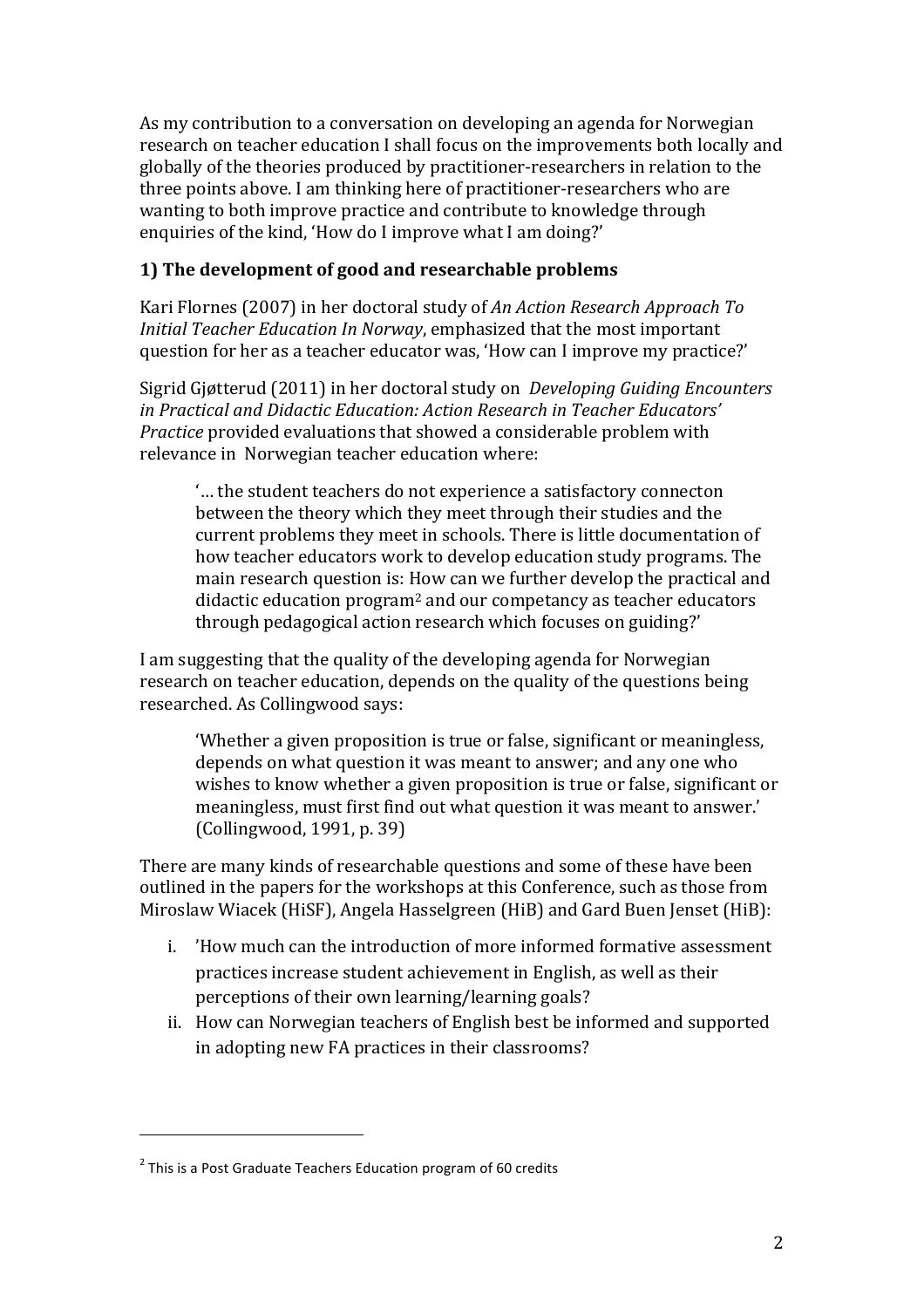iii. How do teachers perceive FA of the abilities they are hoping to develop in their pupils, and what is their attitude to the practices introduced and the process of trying them out?

The three questions formulated in the introduction can be condensed into the following overarching question: *does in-service training in FA through AR* have a positive effect on the following variables?'

In thinking about the development of good and researchable problems in the developing agenda for Norwegian research on teacher education I want to bear in mind the connections with global relationships. For example, Ningxia Teachers University in China has established an Experimental Centre for Educational Action Research in Foreign Languages Teaching (Laidlaw, 2006). The National Research Foundation of South Africa has funded a three-year (2011-14) Transformative Education/al Studies Project (TES, 2010) with the generic question, 'How do I transform my professional practice as...?'

The mission of the American Educational Research Association and the objectives of the British Educational Research Association both focus on improving practice and serving the public good:

'AERA seeks "to advance knowledge about education, to encourage scholarly inquiry related to education, and to promote the use of research to improve education and serve the public good." (Ball and Tyson, 2011). BERA seeks to encourage the pursuit of educational research and its application for both the improvement of educational practice and for the public benefit' (BERA, 2010).

Ball and Tyson (2011) make the point that educational researchers have fulfilled the first part of the AERA mission to advance knowledge about education and to encourage scholarly inquiry related to education. They say that educational researchers have been less vigilant and less effective, however, in fulfilling the second part of the mission; to promote the use of research to improve education and serve the public good. I am suggesting that the problems being researched by contributors to the workshops at this conference, because they are formed as 'general' problems, will do much to fulfill the first part of the mission to advance knowledge about education and to encourage scholarly inquiry related to education. I am suggesting that the questions being asked and answered by Flornes  $(2007)$  and Giøtterud  $(2011)$  with the inclusion of 'I' and 'we', could do much to fulfill both parts of the AERA mission because of their willingness to be both accountable to others in terms of the values they believe are contributing to the public good and in drawing insights from the theories of others into their explanations of improving practice.

In Europe we have the Pestalozzi Programme of the Council of Europe with its 47 member states. I know that participants in this conference have already made significant contributions to this European initiative. I would just like to point to the contribution of Branko Bognar (Bognar and Zovko, 2008) of Josip Strossmayer University in Osijek, Croatia, because of his focus on enabling both teachers and pupils to become action researchers in enhancing their own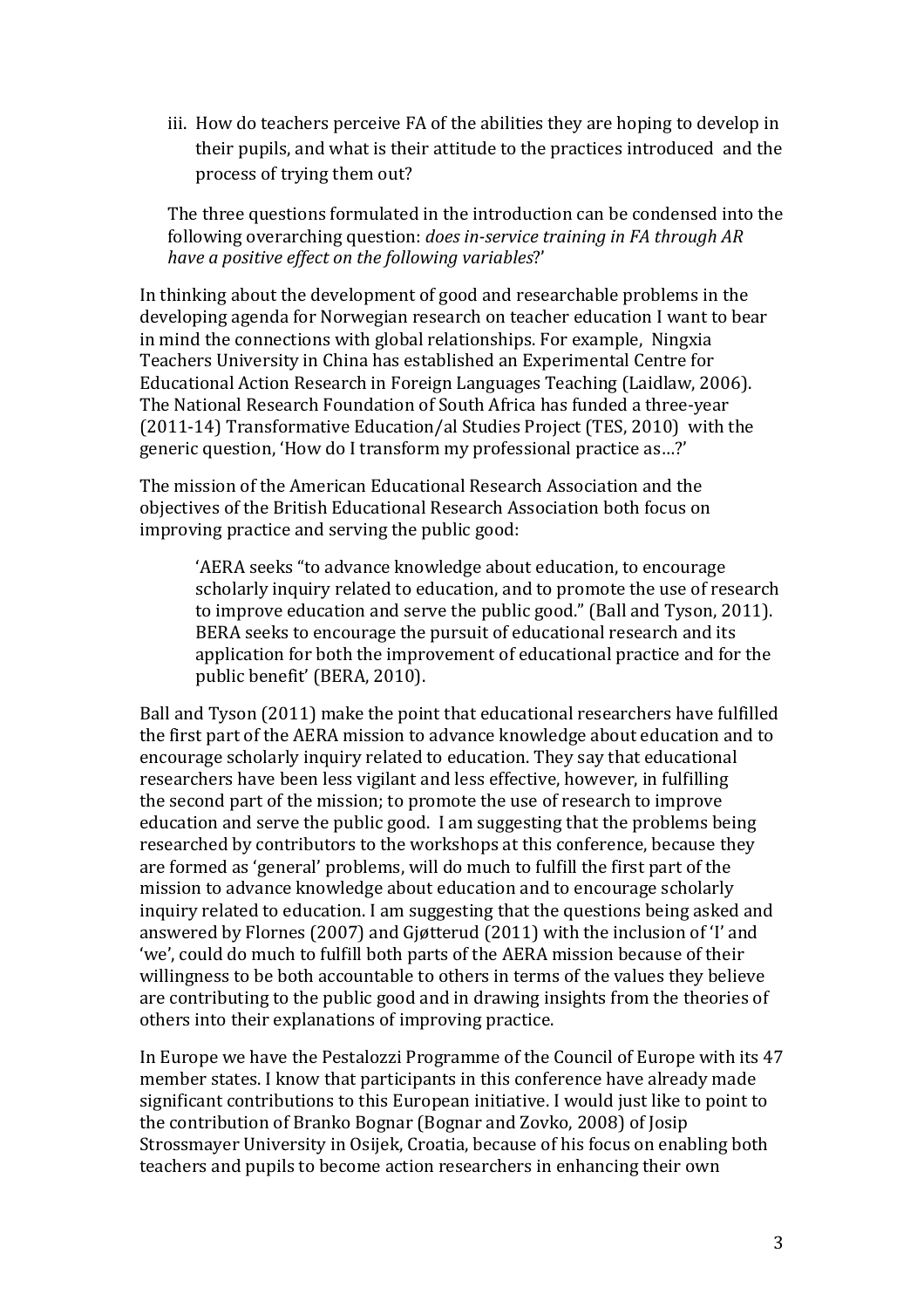learning and in generating knowledge. Joseph Huber, the Head of the Council of Europe Pestalozzi Programme has contributed to a publication on *'Teacher education for change: The theory behind the Council of Europe Pestalozzi Programme'* (Huber & Mompoint-Gaillard, 2011). In my review of this publication (Whitehead, 2011b) I have explored the implications of an international teacher's continuing professional development project that integrates the ideas presented in this keynote. I do hope that you will access the review and participate in the project (see the virtual learning space at http://www.spanglefish.com/livingvaluesimprovingpracticecooperatively/ And the details of the project at http://www.actionresearch.net/writings/huxtable/LLCCPD/Home.html).

Walton  $(2011a \& b)$ , the Director of the Centre for the Child, Family and Society of Liverpool Hope University, has focused on the well-being of children as the focus for good and researchable problems with collaborative inquiry.

### In Canada we have Delong (2011 -

http://www.spanglefish.com/ActionResearchCanada/) focusing on the development of cultures of inquiry within which practitioner-researchers inquiry into both improving practice and generating knowledge. In the Brantford Master's Cohorts for 2009 and 2012 and the Bluewater Master's Cohort Sections of the web-site you can access the practitioner-researchers' responses to good and researchable questions. These questions include the 'I' of the researcher. The answers include values that carry hope for the future of humanity.

#### **2)** A discussion of the current base of theory, and the implications of the choice of theory in relation to choice of method and analysis.

I make a distinction between theories of education or education theories and education*al* theories. I think of theories of education as being produced by philosophers, psychologists, sociologists, historians, economists, theologians, scientists and artists of education as well as management, leadership and administration theorists, amongst others. There are a large number of theories from these sources that are contributing to the current knowledge-base of education. 

I think of educational theories as the explanations that individuals produce for their educational influence in their own learning, in the learning of others and in the learning of the social formations in which we live. I usually call such explanations **living educational theories** to distinguish the explanations **created** by individual practitioner-researchers from the explanations **derived** from theories of education (Whitehead, 1989). In the creation of a living theory an individual explains their present practice and influence in terms of an evaluation of the past and an intention to create something better in the future that has yet to be realised in practice.

Insights from different theories of education can be integrated within the creation of living educational theories. It is unusual for the living educational theories of individual practitioner-researchers with their inclusion of 'I', to be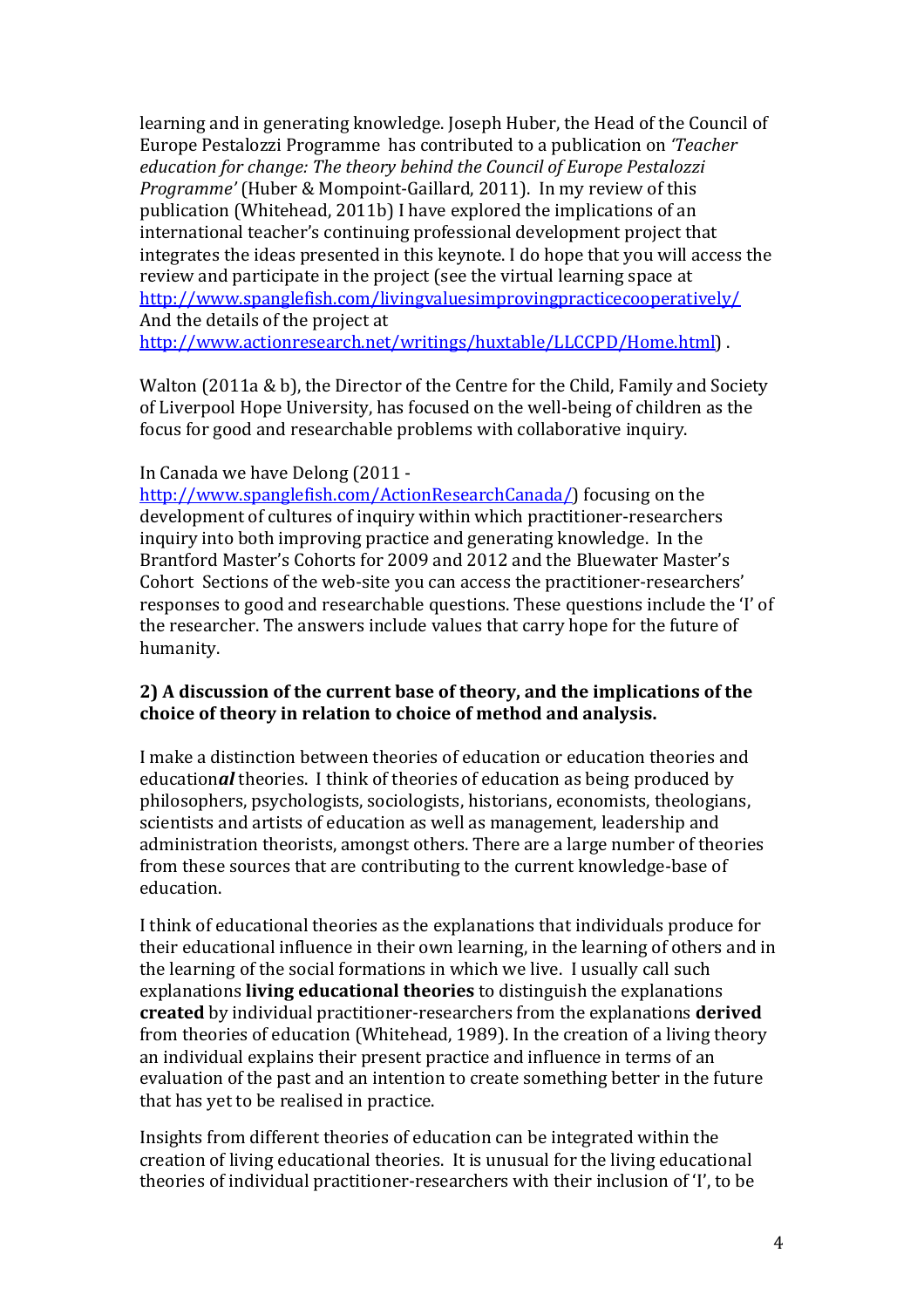integrated within theories of education. The 'I' of the individual is usually eliminated from the generalisations of theories of education or subsumed within a concept of 'the person'.

I hope that this distinction between theories of education or education theories and living educational theories is clear because it has implications for the choice of theory in relation to choice of method and analysis.

For example, Flornes (2007) shows how the generalizations from education theories can be integrated within the creation of a living educational theory. Flornes includes insights from Personal Construct Psychology and Positive Psychology within three cycles of her action research investigation:

'Through this Action Research I conclude that the pedagogical tools derived from Personal Construct Psychology and Positive Psychology and implemented in my study serve as appropriate catalysts for improved interactions and relationships between student teachers, mentors and teacher educators. In the process of becoming and being a teacher, and in my research, these catalysts not only promote reflection about personal performance in the classroom, but they seem to stimulate a valued process of self-assessment, in challenging future teachers to identify their personal strengths and weaknesses.'

In discussing the current base of theory I want to emphasize the importance of teacher-researchers as **knowledge-creators** in improving practice and **generating knowledge.** This requires the recognition and development of our capacities to contribute to the current base of theory by offering, as gifts, our explanations of our educational influence. Many teacher-researchers have made such contributions. They have allowed me to make them freely available through http://www.actionresearch.net. I am thinking particularly of the living theory and the master educator's programme sections at:

http://www.actionresearch.net/living/living.shtml and

### http://www.actionresearch.net/writings/mastermod.shtml

The choice of theory has profound implications in relation to choice of method and analysis. Each discipline of education has its own conceptual framework and method of validation. Education researchers are likely to be making a contribution to knowledge from within the conceptual framework and method of validation of a discipline of education. Educational researchers who are generating their own living educational theories will draw insights from the methods and analyses of disciplines of education without reducing their explanations of educational influence to the conceptual frameworks or methods of validation of any individual discipline of education or of any combination of disciplines. 

### **3)** A discussion of the methodological approach.

Teacher-researchers are often faced with a confusing number of methodological approaches when undertaking academic study of education in a University or College. With my doctoral students I usually explain the distinguishing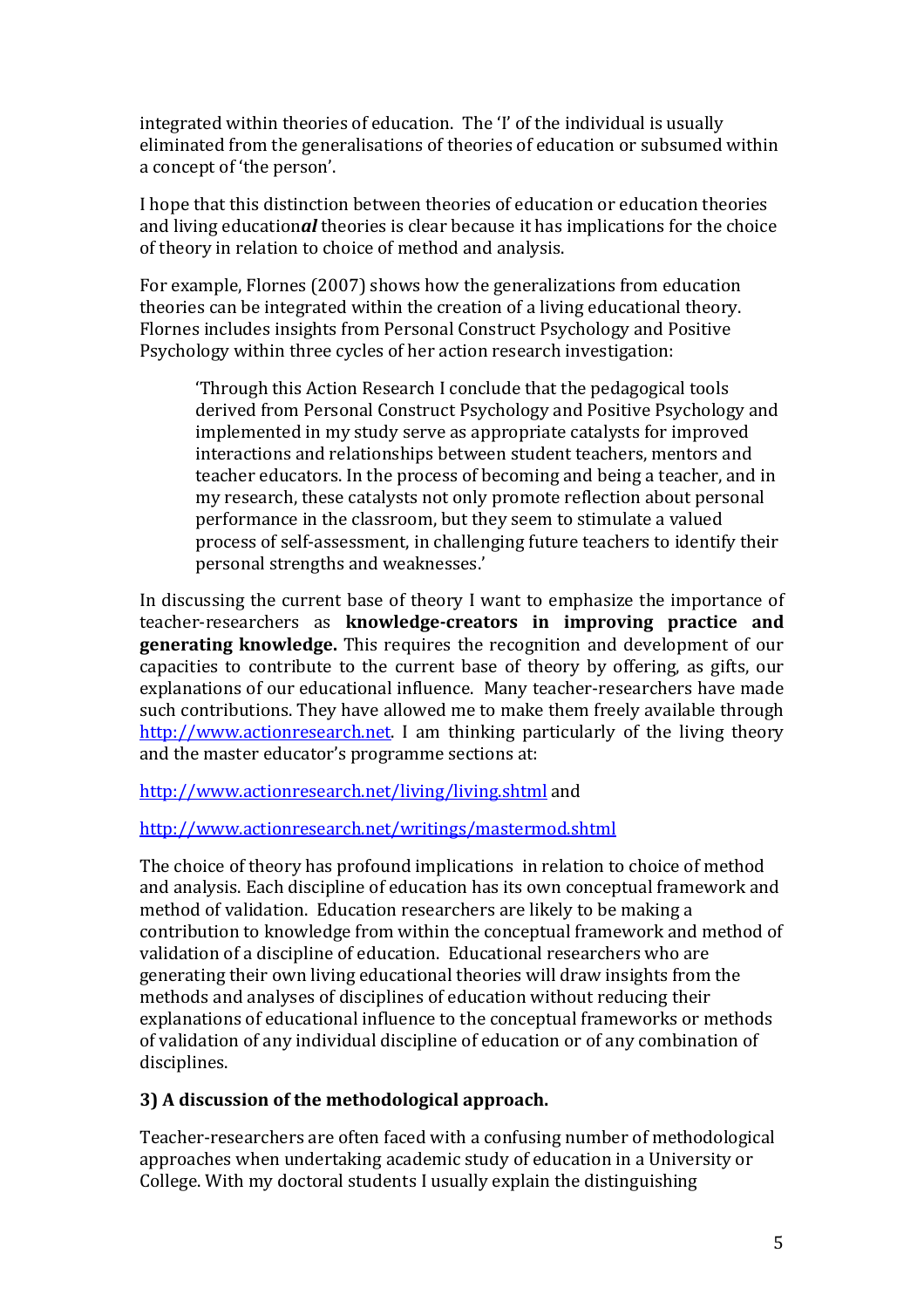characteristics and differences between grounded theory, case study, narrative, ethnography, phenomenology, auto-ethnography and living theory methodologies.

Because I focus my supervision of masters and doctoral research programmes from primary, secondary and higher education (see the master educator's programme and living theory sections of http://www.actionresearch.net ), on the creation of living educational theories I also stress the importance of methodological inventiveness as resting in the creativity of each teacherresearcher:

' The importance of methodological inventiveness

Perhaps the most important new insight for both of us has been awareness that, for some practitioner researchers, creating their own unique way through their research may be as important as their selfchosen research focus. We had understood for many years that substantive choice was fundamental to the motivation and effectiveness of practitioner research (Dadds 1995); that what practitioners chose to research was important to their sense of engagement and purpose. But we had understood far less well that how practitioners chose to research, and their sense of control over this, could be equally important to their motivation, their sense of identity within the research and their research outcomes." (Dadds & Hart, p. 166, 2001)

If our aim is to create conditions that facilitate methodological inventiveness, we need to ensure as far as possible that our pedagogical approaches match the message that we seek to communicate. More important than adhering to any specific methodological approach, be it that of traditional social science or traditional action research, may be the willingness and courage of practitioners – and those who support them – to create enquiry approaches that enable new, valid understandings to develop; understandings that empower practitioners to improve their work for the beneficiaries in their care.' (Dadds & Hart, p. 169, 2001)

If you include the creation of the living educational theories of teacherresearchers in the evolving agenda for Norwegian research into teacher education I think that you will need to recognize the importance of each researcher generating their living theory methodology for themselves. Whilst a living theory methodology is unique to its creator there are some ontological and epistemology assumptions that distinguish such a methodology.

**The first assumption is that** the individual 'I' in questions of the kind, 'How do I improve what I am doing?' is seeking to live as fully as they can the values that give meaning and purpose to their lives. I believe that such values are carried by a life-affirming energy and that together carry hope for the future of humanity. In placing one's 'I' in an educational enquiry I am thinking of Buber's understanding of 'I', rather than the use of an egotistical 'I' – I would replace 'he' by 'he/she' to overcome a sense of gender bias in the language: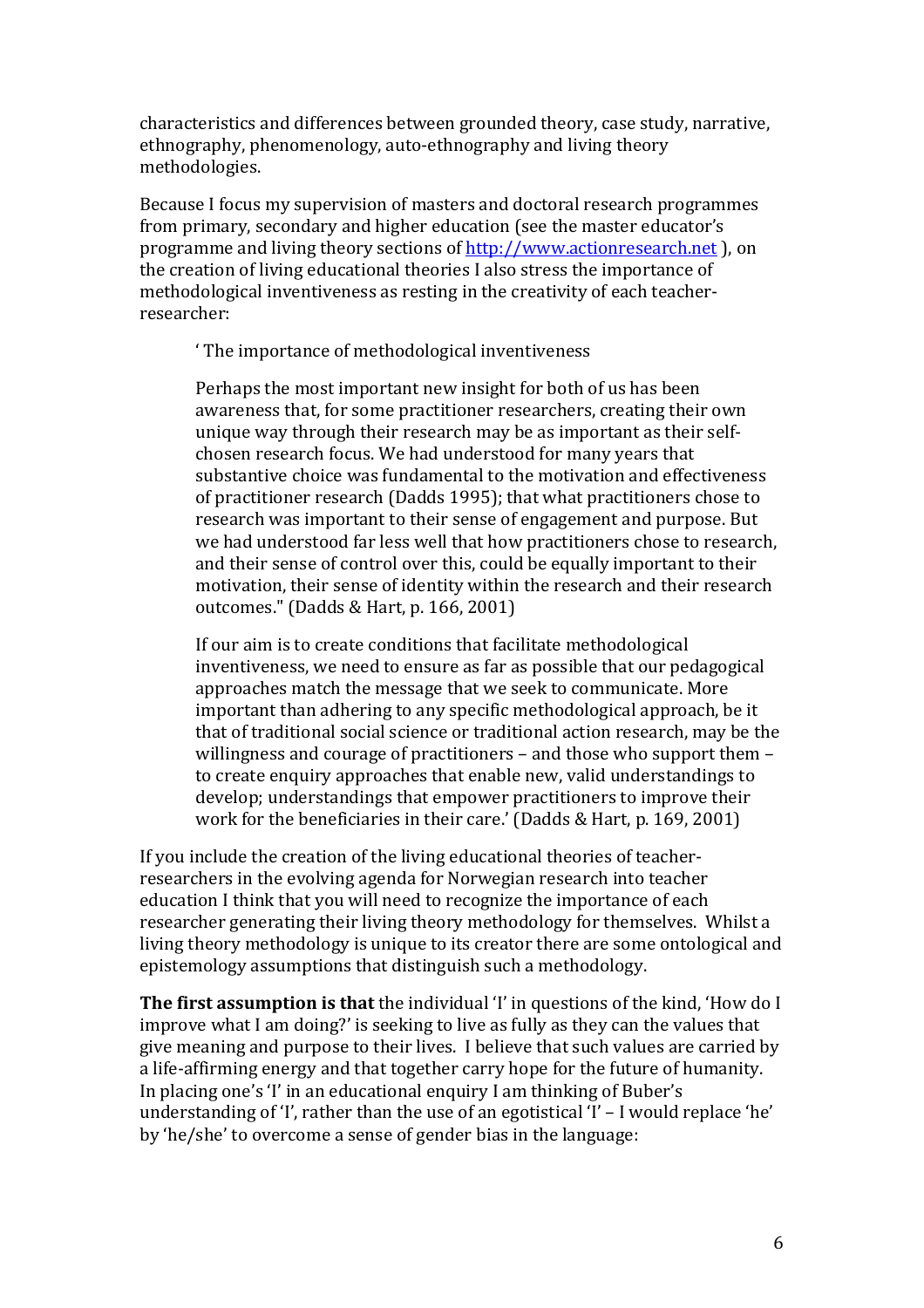'How much of a person a man is depends on how strong the I of the basic word I-You is in the human duality of his I.

The way he says I - what he means when he says I - decides where a man belongs and where he goes. The word "I" is the true shibboleth of humanity.

#### Listen to it!

How dissonant the I of the ego sounds! When it issues from tragic lips, tense with some self-contradiction that they try to hold back, it can move us to great pity. When it issues from chaotic lips that savagely, heedlessly, unconsciously represent contradiction, it can make us shudder. When the lips are vain and smooth, it sounds embarrassing or disgusting.

Those who pronounce the severed I, wallowing in the capital letter, uncover the shame of the world spirit that has been debased to mere spirituality.

But how beautiful and legitimate the vivid and emphatic I of Socrates sounds! It is the I of infinite conversation, and the air of conversation is present on all its ways, even before his judges, even in the final hour in prison. This I lived in that relation to man which is embodied in conversation. It believed in the actuality of men and went out toward them. Thus it stood together with them in actuality and is never severed from it. Even solitude cannot spell forsakenness, and when the human world falls silent for him, he hears his daimonion say You.

How beautiful and legitimate the full I of Goethe sounds! It is the I of pure intercourse with nature. Nature yields to it and speaks ceaselessly with it; she reveals here mysteries to it and yet does not betray her mystery. It believes in her and says to the rose: "So it is You" - and at once shares the same actuality with the rose. Hence, when it returns to itself, the spirit of actuality stays with it; the vision of the sun clings to the blessed eye that recalls its own likeness to the sun, and the friendship of the elements accompanies man into the calm of dying and rebirth.

Thus the "adequate, true, and pure" I-saying of the representatives of association, the Socratic and the Goethean persons, resounds through the ages.' (Buber, 1970, p. 117).

As practitioners and practitioner-researchers in education I imagine that many of us would include love in 'I' in explaining what we are doing in the sense that we have a passion for education as a personal and public good. In explaining our educational influences in learning I doubt if we could produce a valid explanation of our educational influence without using love as an explanatory principle. For example, Gigtterud (2009) explicitly addresses this value in showing how the notions of love and critique have become an important source for changing practice in guiding student teachers and forming a foundation for her living theory: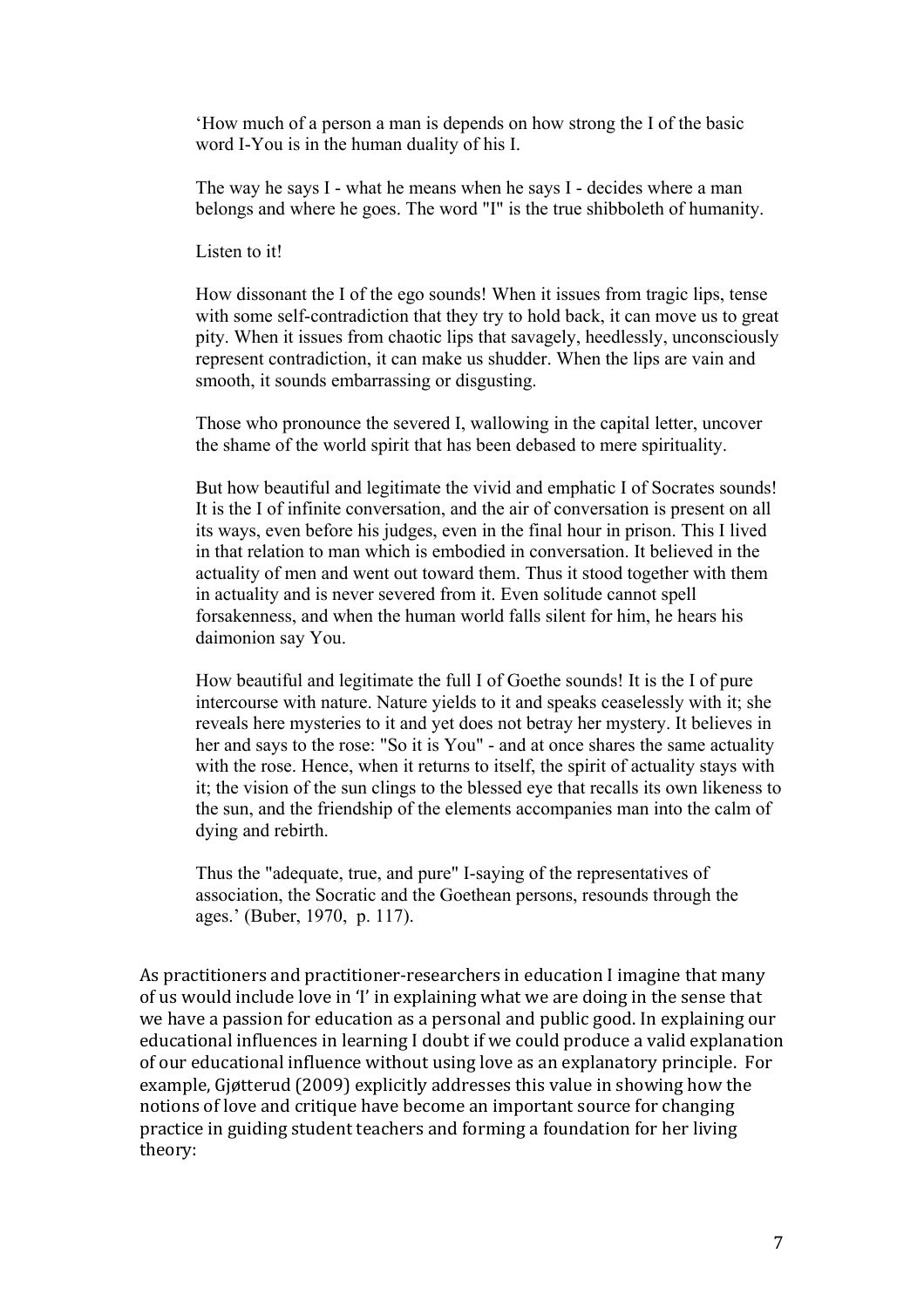Together with my colleagues in the postgraduate teacher-education programme at the Norwegian University of Life Sciences I have been engaged in an action research process concerning the question, 'How can I/we improve  $my/our$  practice? We shared stories of guiding experiences in face-to-face encounters, and by reading each others' texts of guidance written when the encounter was online. Individually, and as a group, we reflected upon our own experiences as well as the shared stories and texts. Through these action-reflection cycles (Kemmis & McTaggart, 2000) the notions of love and critique emerged as expressions of values we considered important, not only in our guiding of the students but also when encountering each other as co-workers. (http://ejolts.net/node/127)

I am also suggesting that each one of us will recognize an experience of existing as a living contradiction (Whitehead, 1989) in the sense that we can sometimes experience the denial of our values in our practice. I mean that we can be aware that our values are not being lived as fully as they could be in what we are doing. This tension, or contradiction serves as a stimulus to our imaginations to work out how we could improve what we are doing. Hence my suggestion that we can include 'I' as a living contradiction in our explanations of educational influence as we seek to improve practice and generate knowledge.

**The second assumption is that** the practitioner-researcher uses embodied expressions of **values** as explanatory principles in explanations of educational influence.

I want to be clear that in focusing on the embodied expression of values, I am including expressions of energy. I am claiming that we cannot do anything without the expression of energy and that the expression of energy with our values needs to be recognized in the explanatory principles we use to explain our educational influences. The relationships between energy and values are not well developed in explanations of educational influence:

### 'The Energy Paradigm

Conceptions involving energy are very current in psychology, but they have been very poorly worked out from the methodological standpoint. It is not clear to what extent these  $(p. 63)$  conceptions are merely models of our understanding and to what extent they can be given ontological status. Equally problematic are the conceptual links between energy and motivation, energy and meaning, energy and value, although it is obvious that in fact there are certain links: we know how 'energetically' a person can act when positively motivated, we know that the meaningfulness of a project lends additional strength to the people engaged in it, but we have very little idea of how to link up into one whole the physiological theory of activation, the psychology of motivation, and the ideas of energy which have been elaborated mainly in the field of physics. ' (Vasilyuk, 1991, pp. 63-64)

I attach great significance to the embodied expression of values as explanatory principles. I am thinking of values as ontological in the sense that they give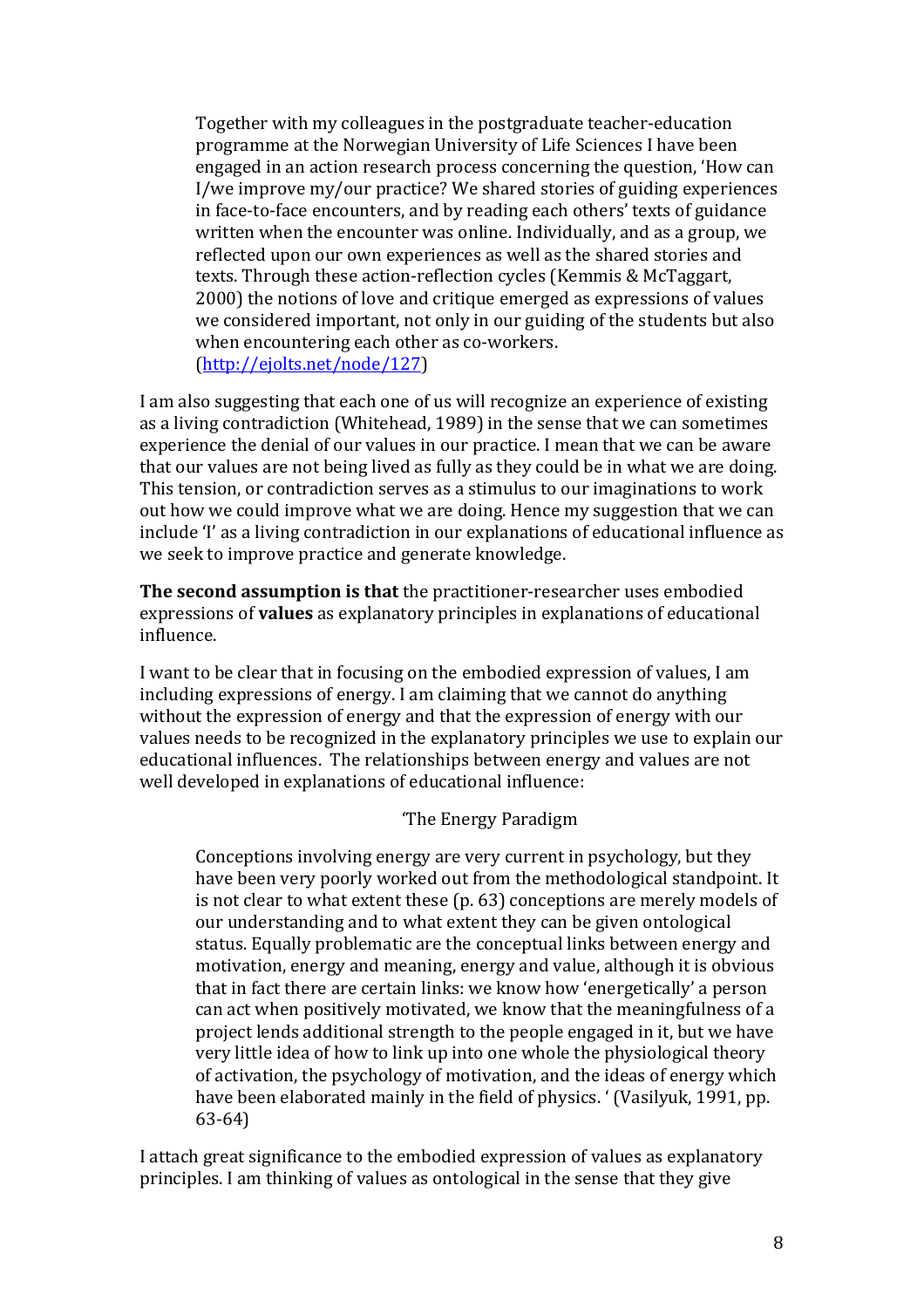meaning and purpose to our lives as educators and educational researchers. I am thinking of what really matters to you and I in our expressions of love, hope, compassion, care, justice, freedom and respect as well as a procedural value of democracy. I know that each one of us will have our own unique constellation of values that help to constitute who we are. In supervising many masters and doctoral degree programmes I have experienced the meanings of the values being both clarified and evolving into living standards of judgment (Laidlaw, 1996) in the course of their emergence in enquiries of the kind, 'How do I improve what I am doing?' You can see how individual practitioner-researchers have clarified and evolved the meanings of their values through the Titles and Abstracts of their living theories at

http://www.actionresearch.net/living/living.shtml . Each living theorists uses the explanatory power of their values as both explanatory principles and as the living standards of judgments for evaluating the validity of the contributions to knowledge.

To emphasize the importance of the embodied expression of values in generating appropriate explanatory principles of educational influence I shall focus on Sigrid Gjøtterud, Hilde Hiim and myself in a conversation about energy, values and supervision at Aakershus University College Norway on the 3rd February 2010. Hilde Hiim was a supervisor of Sigrid Giøtterud's successfully completed doctoral research programme.



### http://www.youtube.com/watch?v=MyE03XxyiVY (1:52 minutes)

As I move the cursor backwards and forwards along the clip, I shall bear witness to those experiences of empathetic resonance where I can feel, see and experience the flow of the energy-flowing values that form explanatory principles of educational influence (Huxtable, 2009). For example, at 1:48 minutes into the above clip. Hilde shares her sense of fun, energy and pleasure with Sigrid in the supervision relationship. In moving the cursor backwards and forwards and pausing at my experience of greatest empathetic resonance with the expressions life-affirming energy and pleasure, I am claiming that no valid explanation of educational influence in this relationship could omit the expressions of such energy-flowing values.

I may be mistaken in thinking that most doctoral theses in Norwegian Universities will be text-based in the sense of being mainly constituted by words on pages of text. The acceptance of multimedia representations is a recent innovation in many UK Universities. It was only in 2004 that the regulations governing the submission of research degrees were changed to permit the submission of visual data in digital form.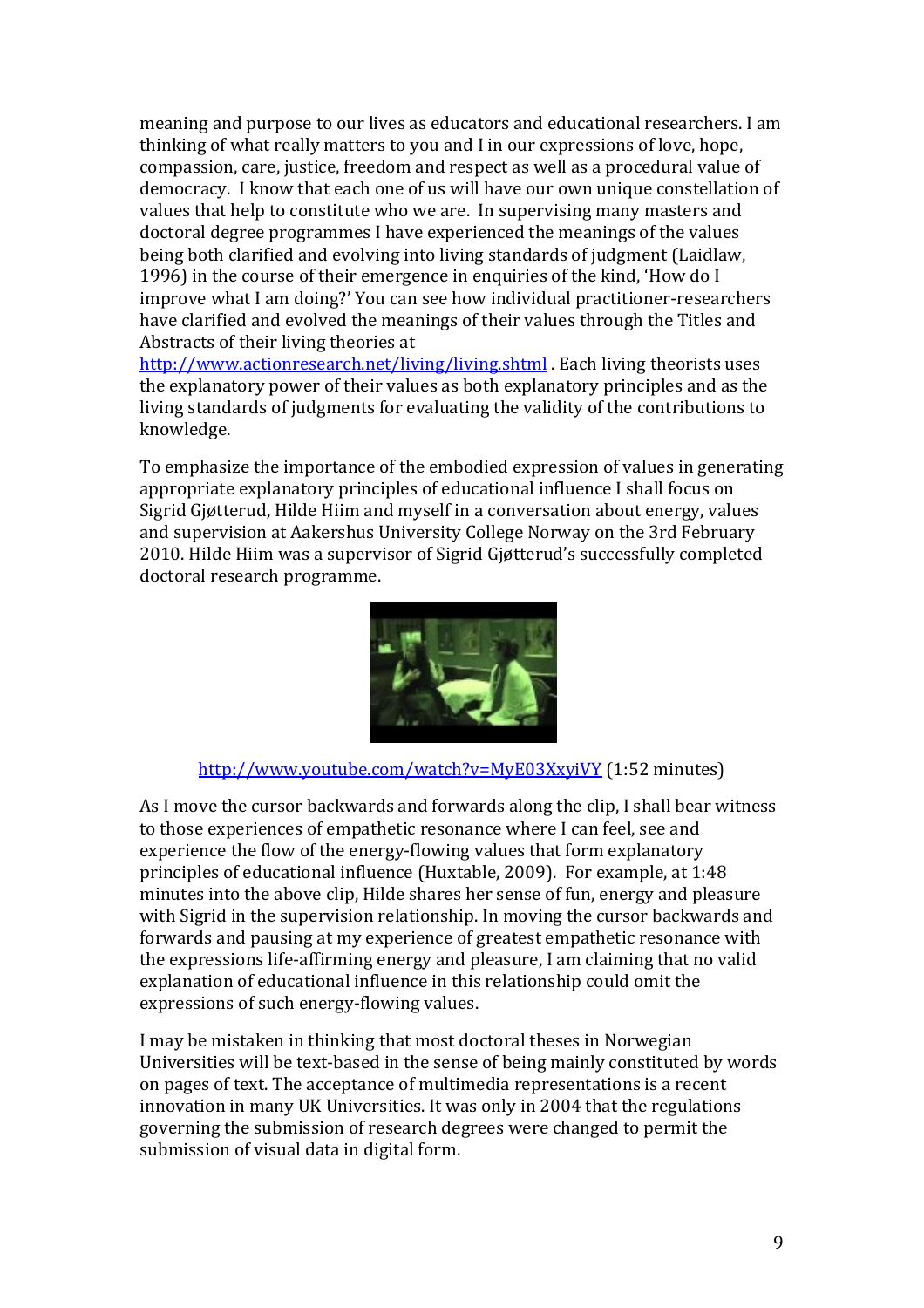Because of the significance or practitioner-researchers in contributing their embodied knowledge to the knowledge-based of education, I am suggesting that the agenda for Norwegian research into teacher education should include the use of visual data in multimedia narratives. I am thinking here of the narratives that include the clarification and communication of the meanings of the energyflowing values that educators express in both their professional practice and knowledge-creation (Whitehead, 2010 a&b, 2011b; EJOLTS, 2011).

I want to make clear why I suggest that multimedia narratives are needed to communicate the relationally dynamic qualities of energy-flowing values. Fig 3 below, is a diagrammatical representation by Rayner of an activity system that is used as a unit of appraisal in Activity Theory. The unit of appraisal of the videoclip of Hilde, Sigrid and myself is that of the individual's explanation of their educational influence in their own learning, in the learning of others, and in the learning of the social formations in which we live and work. Compare the two representations in terms of their capacities to offer a valid explanation of an individual's educational influence. My own judgment is that the flow of energy with values shown in the visual data cannot be adequately communicated through the diagrams that 'cut space' in Activity Theory.

I am using 'social formation' in the way used by Bourdieu:

'Thus, paradoxically, social science makes greatest use of the language of rules precisely in the cases where it is most totally inadequate, that is, in analysing social formations in which, because of the constancy of the objective conditions over time, rules have a particularly small part to play in the determination of practices, which is largely entrusted to the automatisms of the *habitus*.' (Bourdieu, p. 145, 1990)

My main point is that a multimedia narrative enables meanings of words and the expression of embodied meanings in practice to be used together in explanations of educational influence. I hope that my stress on the importance of visual data resonates with tomorrow's presentation on *Visual literacy and the competence to act* by Hege Gjerde og Hilde Aga Ulvestad (HSF). I am thinking particularly of their point that:

'And most of the information we receive about the world we live in, either fictional or factual, comes to us in visual form. One can here refer to the dreadful terrorist-attack in Norway, were the entire country got the news and the information about the events that took place through different visual media. The need to have skills to critically be able to evaluate, analyze and to understand what you see is crucial.'

In seeing practitioner-researchers as educational knowledge-creators I recognise the importance of holding ourselves and each other to account for living the values that carry hope for the future of humanity as fully as possible. The special issue of the Educational Journal of Living Theories (EJOLTS - http://ejolts.net/) to be published in November 2011 with Crotty's (2011) foreword, focuses on the living theories of practitioner-researchers who are using multimedia narratives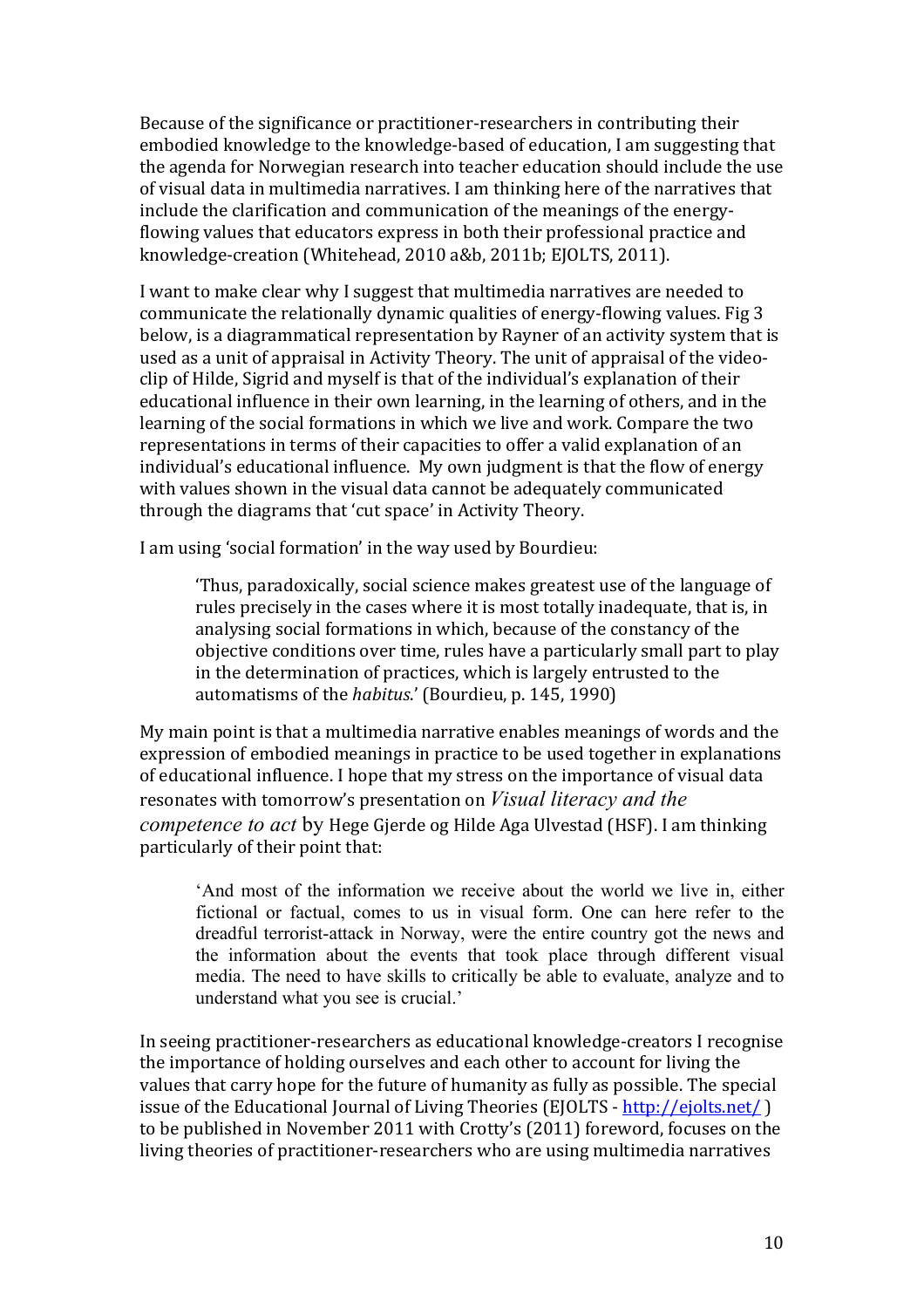to communicate the meanings of their values in their explanations of educational influence.

**The third assumption that distinguishes a living theory methodology is that** insights from the most advanced social and other theories of the day are integrated within the explanations emerging from the enquiry as living educational theories.

Since my initial teacher education course in 1966-67 I have been influenced by many theories in the course of creating my own living educational theories. Whilst they are too numerous to describe here I have acknowledged their influence elsewhere (Whitehead, 1993, 1999 & Whitehead & Rayner, 2006). They include insights from philosophical, sociological, psychological, historical, economic, theological, leadership, management, art, science and education theories as well as insights on scientific methodology from my first degree in physical sciences. Whilst acknowledging the influence of these insights I want to stress that none of these insights, either individually or collectively can replace my explanation of my educational influence as a valid explanation of this influence. I do want to be clear about this point. Its significance for me goes back to my initiation into the disciplines approach to educational theory during 1968-70 where my tutors in the philosophy of education held that the practical principles I used to explain my educational influence were at best pragmatic maxims that had a first crude and superficial justification in practice and that in any rationally developed theory **would be replaced** by theories with a more theoretical justification (Hirst, 1983, p.18).

To give two examples from many, of the integration of insights from the work of other theorists in my own living educational theory I note the influence of the ideas of Erich Fromm and Jurgen Habermas, two critical theorists. Having read Fromm's Man for Himself (1947) and The Fear of Freedom (1960) during my initial teacher education programme 1966-7, two ideas continue to influence me. The first is his point that if a person can face the truth without panic they will realise that there is no purpose to life other than that which they create for themselves through their loving relationships and productive work. The second concerns the productive and marketing personalities. The idea that the marketing personality conforms to the principles of economic rationality with its pressures towards de-valuation and de-moralisation continues to motivate me to focus on becoming a productive personality who uses his reason and units with the world in the spontaneity of love and productive work. Fromm's analysis of the pressures of the economic rationality of capitalism continues to inform my work.

From the work of Jurgen Habermas I continue to be influenced by three ideas. The first concerns the four criteria of social validity Habermas  $(1976, pp 2-3)$ believes that we use in reaching an understanding with each other. I use his four criteria in establishing validation groups of between 3-8 people to help to strengthen the validity of the explanations of practitioner-researchers. By this I mean that validation groups are asked to help to strengthen the comprehensibility; the evidence used to justify assertions and claims to knowledge; the awareness of the normative background that is influencing the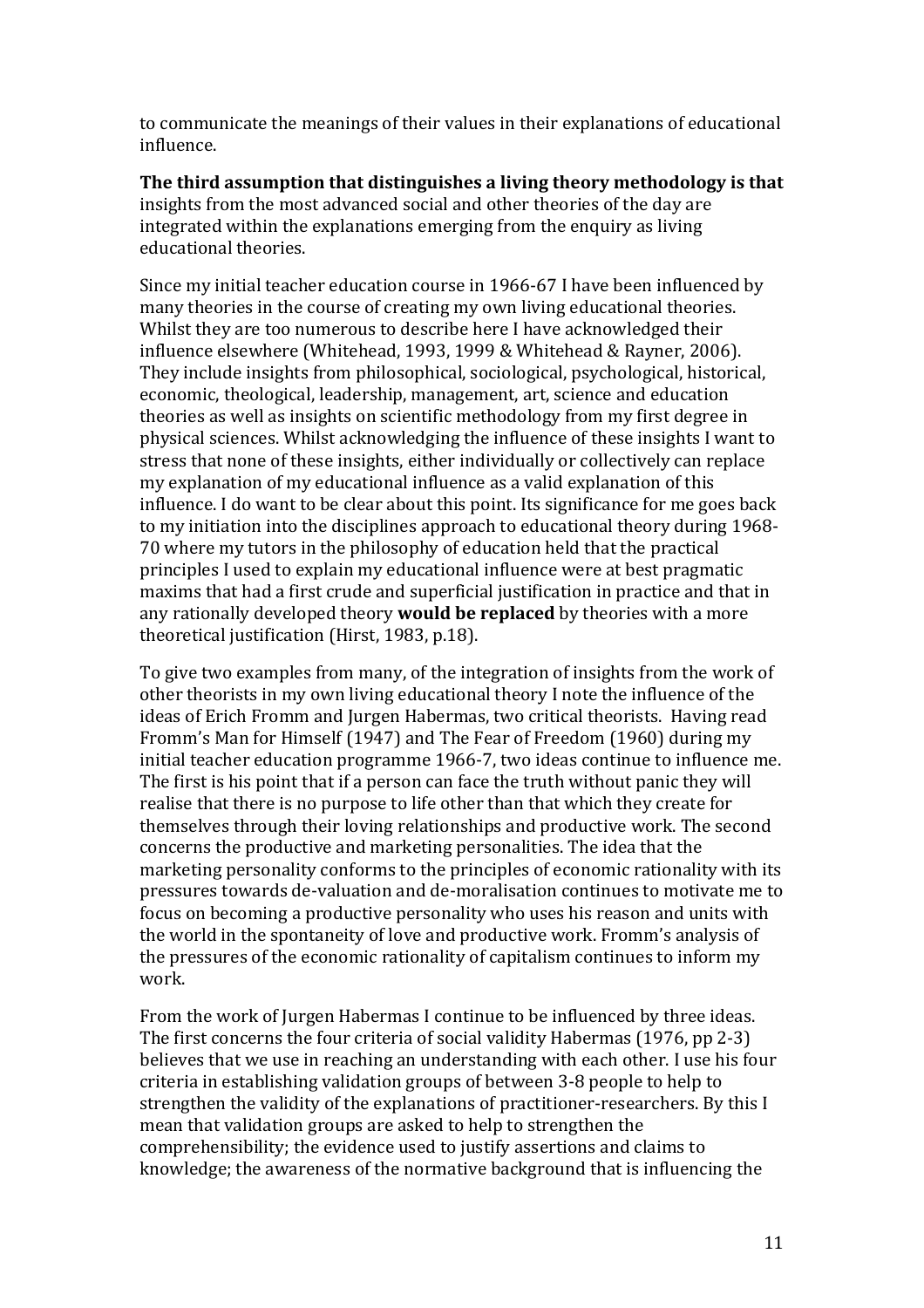explanations; the authenticity of the practitioner-researcher in showing that they are living their espoused values as fully as possible. The second is his focus on learning (1987) where he says:

A theory developed in this way can no longer start by examining concrete ideals immanent in traditional forms of life. It must orient itself to the range of learning processes that is opened up at a given time by a historically attained level of learning. It must refrain from critically evaluating and normatively ordering totalities, forms of life and cultures, and life-contexts and epochs as a whole. And yet it can take up some of the intentions for which the interdisciplinary research program of earlier critical theory remains instructive.....Coming at the end of a complicated study of the main features of a theory of communicative action, this suggestion cannot count even as a "promissory note." It is less a promise than a conjecture.' (Habermas, 1987, p. 383).

The third idea from Habermas is his focus on what could be called the value of living citizenship (Coombs and Potts, 2011) where Habermas (2002) says:

The private autonomy of equally entitled citizens can only be secured only insofar as citizens activity exercise their civic autonomy.' (p.264)

It may be that these three ideas from the work of Habermas could be useful in enhancing research into teacher professionalism. I recently reviewed a paper on the use of 'Activity Theory' in research on teacher education. I hope that some of the points below from Rayner on 'space cannot be cut', serve to emphasize the importance of using appropriate forms of representation in the communication of relationally dynamic explanations of educational influences. Anyone who has taught a class of children or students will I believe recognize such a relationally dynamic awareness in being open, caring and receptively responsive to the diverse life experiences and relationships in a classroom. Rayner has termed this awareness, natural inclusion. The following video-clip shows Rayner's demonstration of a relationally dynamic awareness that transformed my own perceptions through the experience of this awareness (Whitehead & Rayner, 2009).



# http://www.youtube.com/watch?v=yVa7FUIA3W8

This awareness had implications for any researcher influenced by 'Activity Theory' with its tendency to represent ideas with linear boundaries such as the diagram below. Rayner's analysis of the damage that can be done to a relationally dynamic awareness of space and boundaries by representations that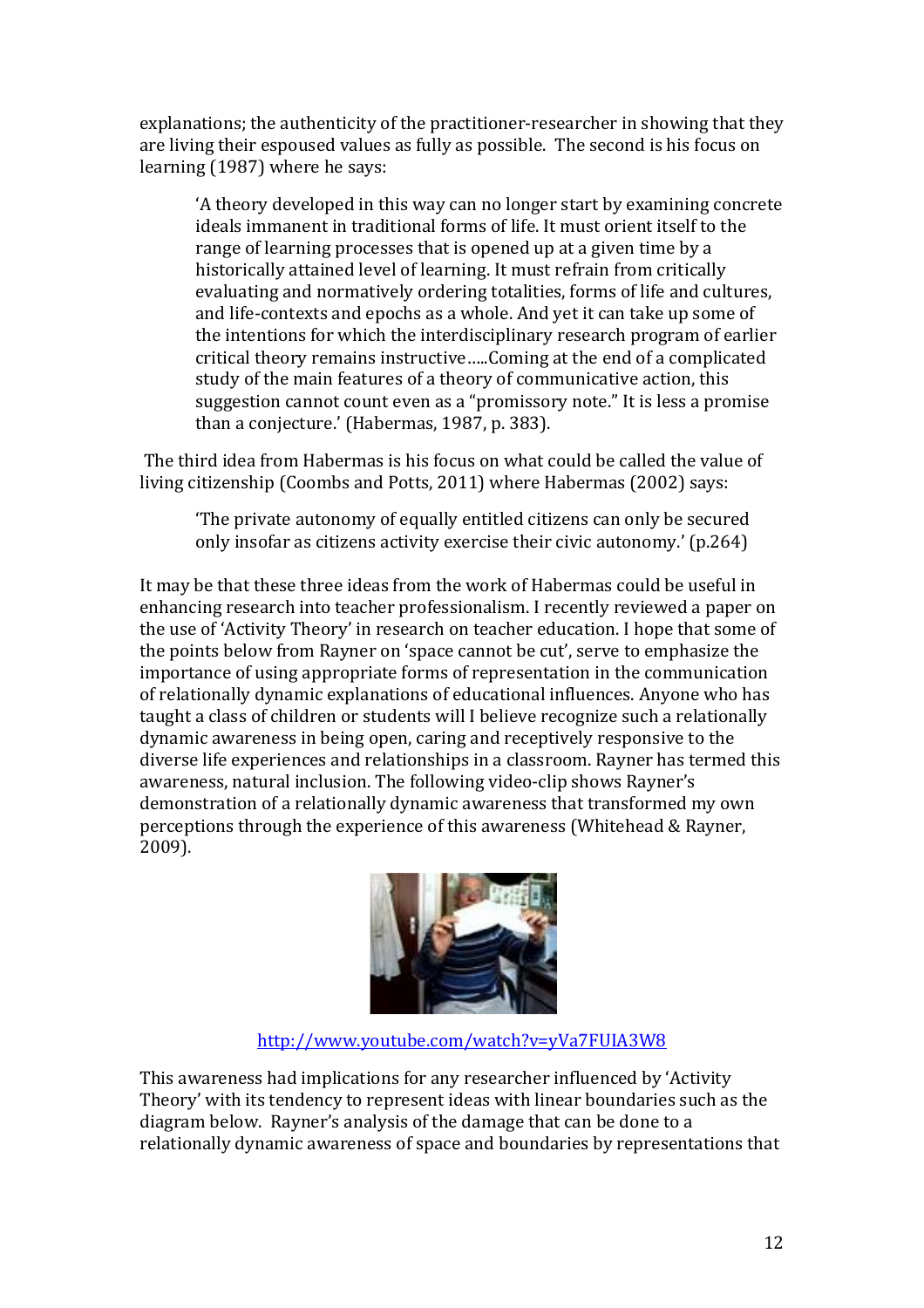appear to 'cut space', focus on his understanding that 'space cannot be cut ' (Rayner 2011):

'The potentially restrictive influence of hard line logic on innovative as well as conventional thought can be seen in the depiction of the third generation activity theory model proposed by Engeström in Fig. 3. Definitive methods of visualization have the effect of cutting off the inside of what is perceived as an 'object' from its outside, within a fixed frame of space and time. This problem is also evident in the work of Elstrup  $(2009, 1000)$ 2010). Elstrup recognizes the vital importance of changeable spatial context in shaping the behaviour of organisms (including behaviour of the kind shown in Fig. 2) as a source of 'intentionality'. However, he still dislocates the discrete boundary of the organism from the transforming boundary of its environment in much the same way that Einstein's spaceexcising treatment of gravitation (cf. his description of 'boxes of space', above) dislocates—whilst embedding—the movement of discrete material bodies from the curvature of spacetime in an oppositional dialectic of each telling the other what to do.

Hard-line logic renders every figure completely discontinuous from the contextual space that it manifests from and within. The number, 1, becomes a lone figure—all one—an independent singleness, a complete 'whole unit', 'object' or 'oneness' without neighbourhood. 'I', as an individual self-identity, is set narcissistically apart from its environment, which it must command or obey if it is not to succumb in the struggle for its own existence. The 'environment', what Einstein declared to be 'everything that isn't me', becomes viewed one-sidedly as a source of threat and promise to be adapted to, not the very ground from which the self manifests and into which the self returns. Nothing appears more of a threat in this abstract environment than 'nothingness'—the receptive transparency and darkness of the void that seems ever-ready, in the guise of 'death', to dissolve the illusion of independent existence upon which the self stands on its own two feet. Everything possible is done to defer this ultimate fate, by walling the self away from its origins and destiny. Maintaining order against the forces of uncertainty—Hamlet's 'sea of troubles'—becomes the order of the day.



The third generation of activity theory as proposed by Engeström intends to develop conceptual<br>tools to understand dialogues, multiple perspectives, and networks of interacting activity systems.<br>Fig. 3 Engeström's third ge p. 171)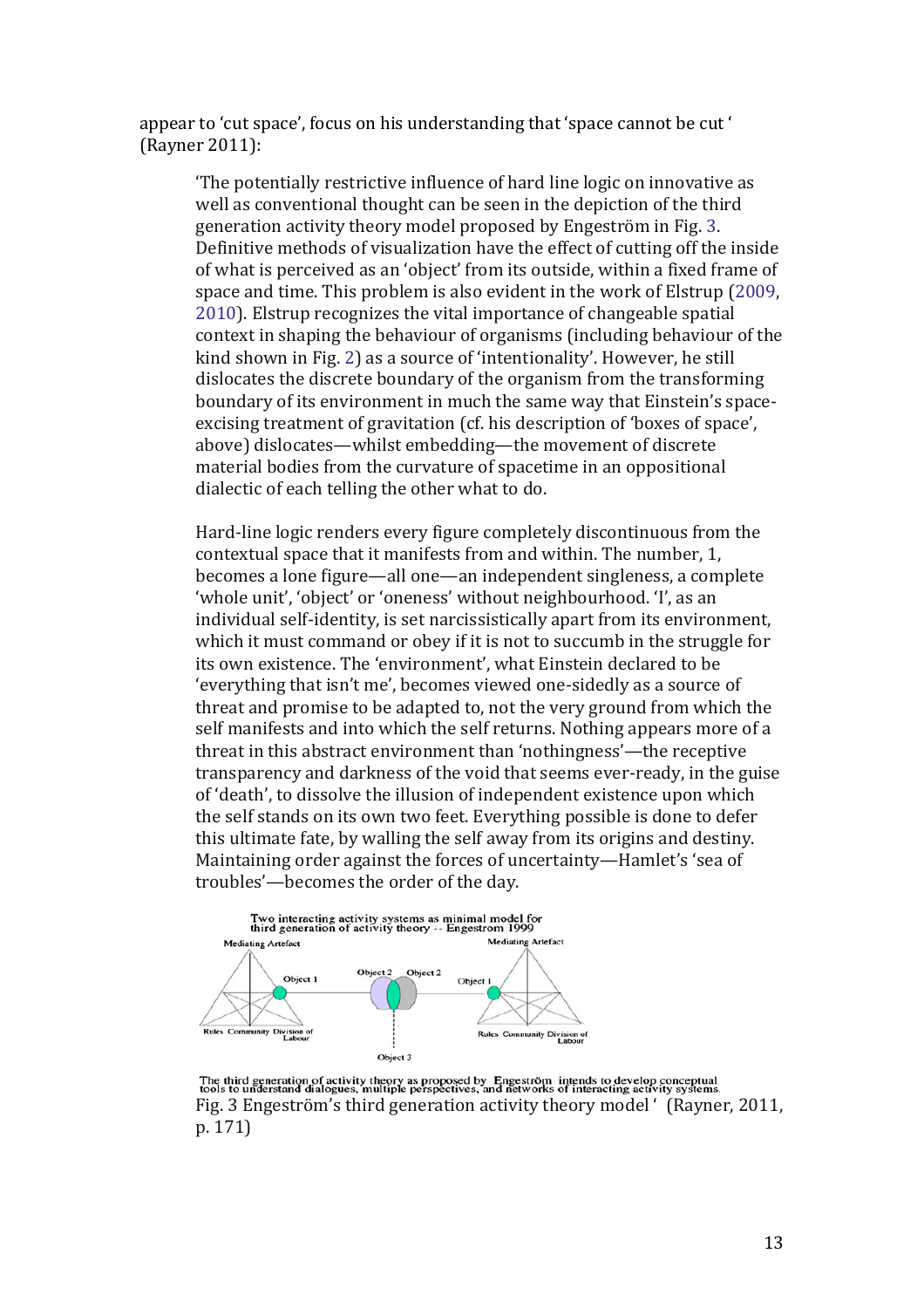# **Concluding Reflections**

In terms of the development of good and researchable problems I have stressed the importance of bringing the present, embodied knowledge of teacherresearchers together with its evolution in enquiries of the kind, 'How do I improve what I am doing?' into the Academy as contributions to the knowledgebase of education.

In terms of a discussion of the current base of theory, and the implications of the choice of theory in relation to choice of method and analysis I have emphasized the importance of seeing teacher-researchers as knowledge-creators who are generating their own living educational theories as explanations of their educational influence. The analyses or explanations of educational influence can draw insights from a range of theoretical perspectives and methods in different disciplines.

In relation to a discussion of the methodological approach I have stressed the importance of methodological inventiveness as each individual exercises their own creativity in generating their own living theory methodology in their explanation of educational influence. I shall finish by drawing your attention once again to accessing the living theories of practitioner-researchers around the world who have offered freely their explanations as gifts for others to use. You can access these from http://www.actionresearch.net and I have included some of the links to appropriate web-sites in the Appendix from the other homepages section of actionresearch.net . I am hopeful that we will sustain an educational conversation over many vears to come and you can access four e-forums in the What's New section of http://www.actionresearch.net that could support our on-going conversations.

I am looking forward to being able to share in the future many of your explanations of educational influence as you evolve the agenda for Norwegian research into teacher education. Once again, my thanks for the privilege of sharing my ideas with you and I am looking forward to tomorrow's workshops where we can share the ideas from your research and help each other to enhance our educational influences with those we teach and with whom we learn.

### **References**

Ball, F. B. & Tyson, C. A. (2011). American Educational Research Association 2012 Annual Meeting Call for Submissions Vancouver, British Columbia, Canada. Retrieved 8 July 2011 from

http://www.aera.net/uploadedFiles/Publications/Journals/Educational\_Resear cher/4004/198-220\_05EDR11.pdf

BERA (2010). Point 2.1 of the BERA Constitution. Retrieved 3 November 2011 from http://www.bera.ac.uk/about-2/constitution/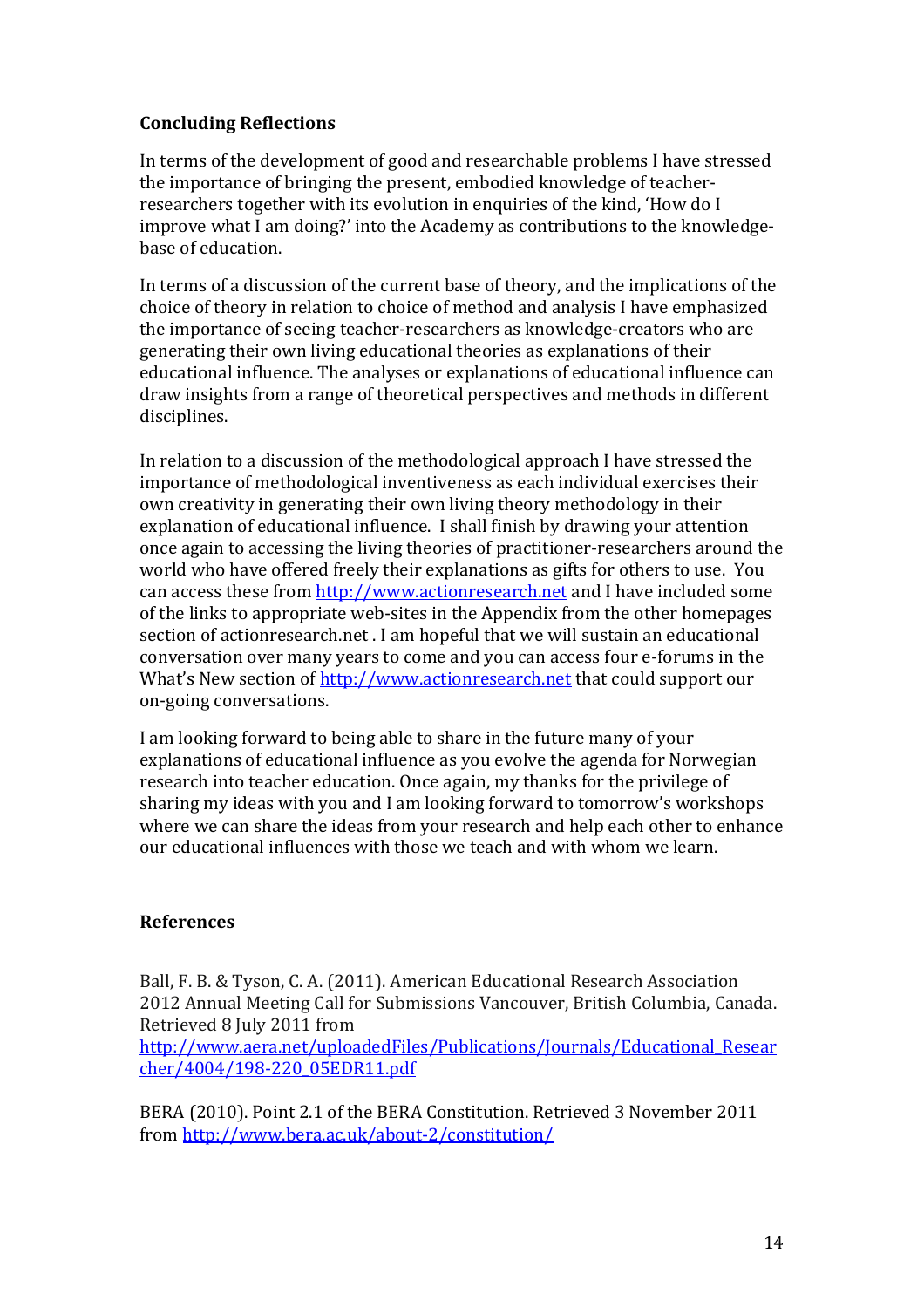Bognar, B. (2008). Pupils as action researchers: Improving something important in our lives. *Educational Journal of Living Theories*, 1(1); 1-49.

Buber, M. (1970). *I and Thou*, Edinburgh, T. & T. Clark.

Collingwood, R. G. (1991). *An Autobiography*, Oxford; Oxford University Press.

Coombs, S. & Potts, M. (2011). *Enabling authentic international Continuing Professional Development learning through acts of 'Living Citizenship'*. Paper presented at the British Educational Research Association Conference, University of London, Institute of Education, 6-8 September 2011.

Crotty, Y. (2011). Through the enlighted eve and  $I$  – am I bringing creativity and visual literacy into Higher Level Education? *Educational Journal of Living Theories*, 4(1), Introduction.

Dadds, M. & Hart, S. (2001). *Doing Practitioner Research Differently*. London; RoutledgeFalmer.

Delong, J. (2011) Action Research Canada. Retrieved 13 November 2011 from http://www.spanglefish.com/ActionResearchCanada/

Flornes, K. (2007). *An Action Research Approach To Initial Teacher Education In Norway*. Ph.D. Thesis, University of Birmingham. Retrieved 8 November 2011 from http://hdl.handle.net/10049/190

Fromm, E. (1947). *Man For Himself. An inquiry into the psychology of ethics*. New York: Rinehart.

Fromm, E. (1960). *The Fear of Freedom*, London; Routledge & Kegan Paul.

Giøtterud, S. M. (2009). Love and Critique in Guiding Student Teacher. *Educational Journal of Living Theories*. 2(1); 68-95

Gigtterud, S. M. (2011). *Developing Guiding Encounters in Practical and Didactic Education: Action Research in Teacher Educators' Practice*. Ph.D. Thesis, Norwegian University of Life Sciences.

Habermas, J. (1976) *Communication and the Evolution of Society*. London; Heinemann.

Habermas, J. (1987) The Theory of Communicative Action Volume Two: The *Critique of Functionalist Reason.* Oxford; Polity.

Habermas, J. (2002). *The Inclusion of the Other: Studies in Political Theory*, Oxford; Polity.

Hirst, P. (1983). *Educational Theory and its Foundation Disciplines*. London;RKP.

Huber, J. & Mompoint-Gaillard, P. (Ed.) (2011). *Teacher education for change: The theory behind the Council of Europe Pestalozzi Programme. Strasbourg; Council of*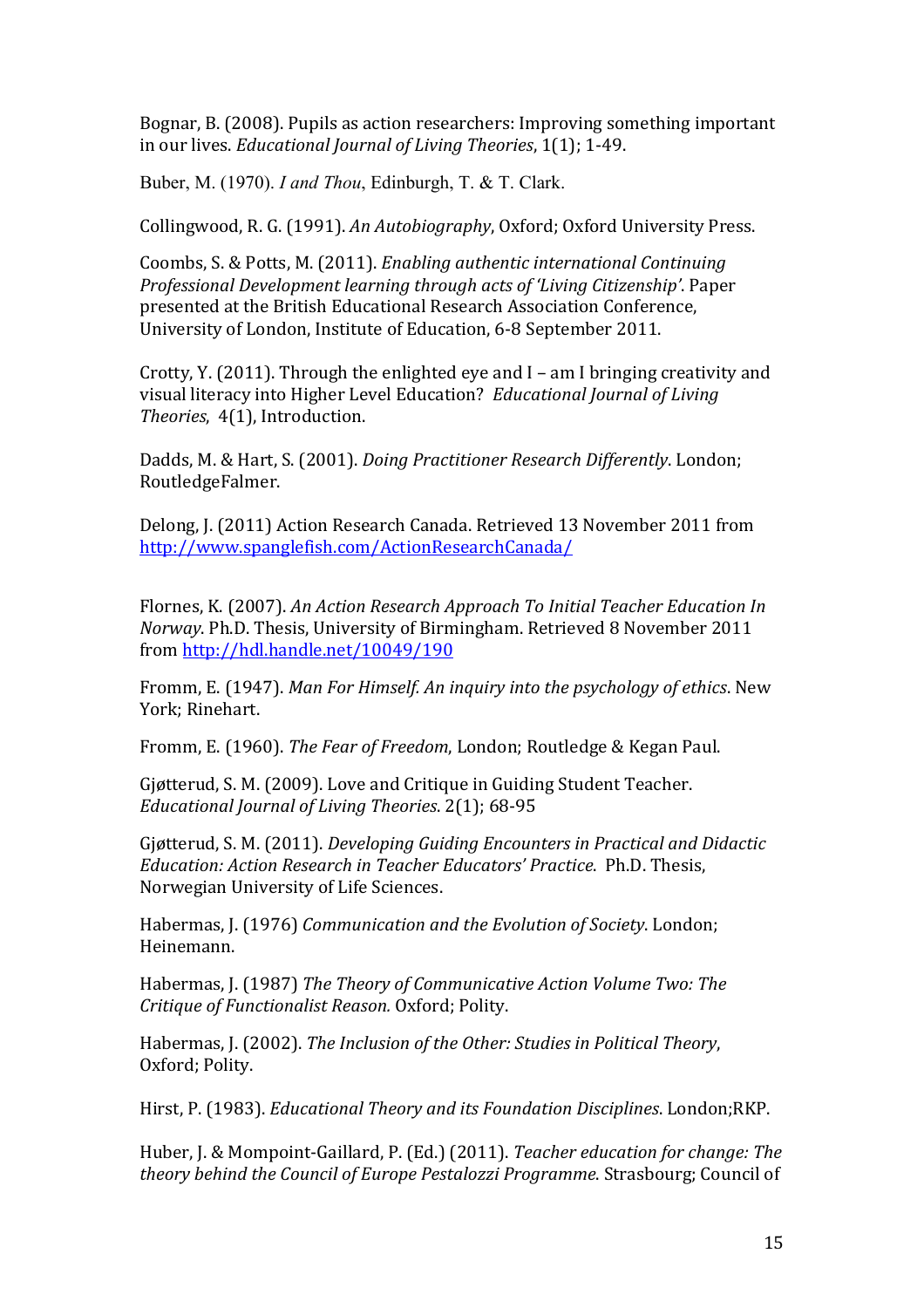Europe.

Huxtable, M. (2009). How do we contribute to an educational knowledge base? A response to Whitehead and a challenge to BERJ. *Research Intelligence*, 107, 25-26. Retrieved 11 January 2008 from http://www.actionresearch.net/writings/huxtable/mh2009beraRI107.pdf

Laidlaw, M. (1996). *How can I create my own living educational theory as I offer you an account of my educational development?* Ph.D. thesis, Universiity of Bath. Retrieved 11 November 2011 from http://www.actionresearch.net/moira2.shtml

Rayner, A. (2011). Space Cannot Be Cut—Why Self-Identity Naturally Includes Neighbourhood. *Journal of Integrative Psychology and Behaviour Science.* 45: 161-184.

Vasilyuk, F. (1991) *The Psychology of Experiencing: the Resolution of Life's Critical* Situations. Hemel Hempstead; Harvester Wheatsheaf.

Walton, J. (2011). A collaborative inquiry. How do we improve our practice with children? *Educational Action Research*, 19(3): 297-311.

Walton, J. (2011) How do we, individually and collectively, integrate research and practice to improve the wellbeing of children? *Action Research, Action Learning Journal,* 17(1): 65-91.

Whitehead, I. (1989). Creating a living educational theory from questions of the kind, "How do I improve my practice?' *Cambridge Journal of Education*, 19(1): 41-52.

Whitehead, I. (2010a). Creating An Educational Epistemology In The Multi-Media Narratives Of Living Educational Theories And Living Theory Methodologies. *Action Researcher in Education,* 1(1); 89-109. Retrieved 8 November 2011 from http://www.actionresearch.gr/i1contents

Whitehead, J. (2010b). As an Educator and Educational Researcher, How Do I Improve What I Am Doing and Contribute to Educational Theories That Carry Hope for the Future of Humanity? *Inquiry in Education*, 1(2): Article 2. Retrieved 8 November 2011 from http://digitalcommons.nl.edu/ie/vol1/iss2/2/

Whitehead, J. (2011a). *Jack Whitehead's review of Huber, J. & Mompoint-Gaillard. P.* (Ed.) (2011) Teacher education for change: The theory behind the Council of *Europe Pestalozzi Programme.* Strasbourg: Council of Europe. Retrieved 13 November 2011 from 

http://www.actionresearch.net/writings/jack/Hubertext2011.pdf

Whitehead, J. (2011b). *Developing a relationally dynamic epistemology for* educational knowledge. A presentation at the British Educational Research Association Conference on the 7th September 2011. Retrieved from Education*line* on the 8 November 2011 from http://www.leeds.ac.uk/educol/documents/203868.pdf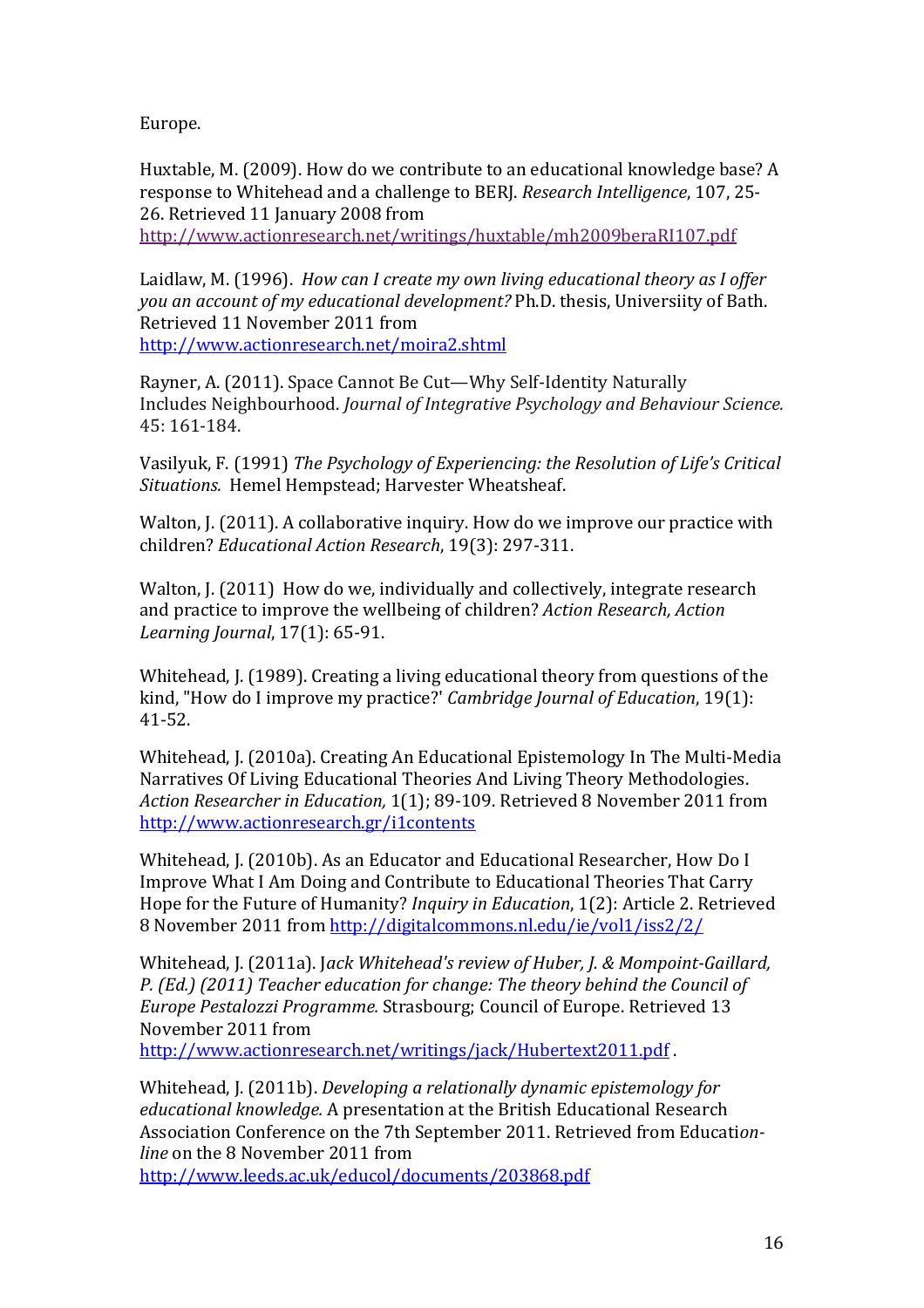Whitehead. J. & Rayner, A. (2009). From Dialectics to Inclusionality *A naturally inclusive logic for environmental and educational accountability.*  Retrieved on 8 November 2011 from http://www.actionresearch.net/writings/jack/arjwdialtoIncl061109.pdf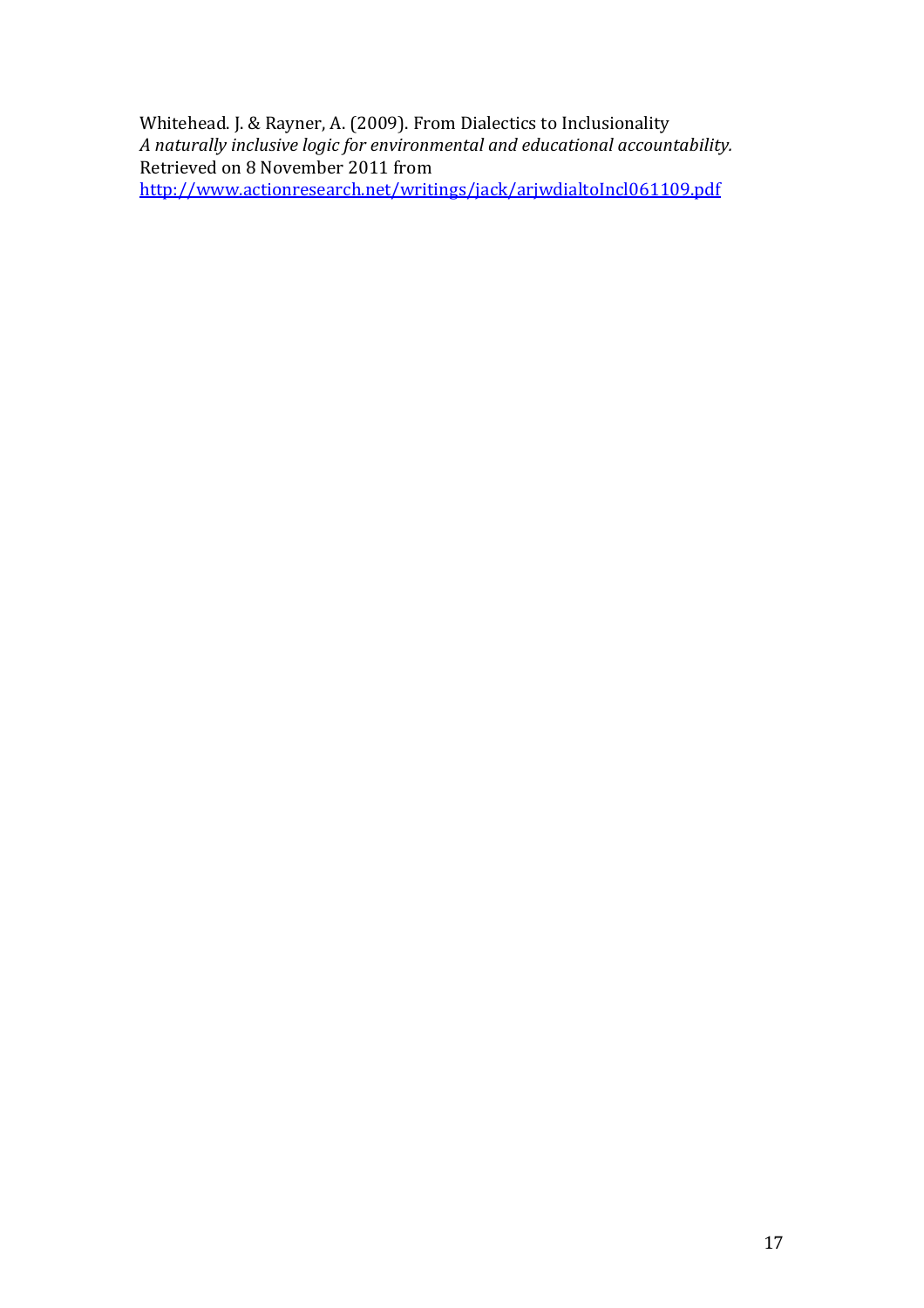## **Appendix and Notes**

Here are some details of individual, group and networking activities that **you might find useful and want to share ideas with. These include: the** Action Research Special Interest Group of the American Educational **Research Association; The Collaborative Action Research Network (CARN); The Action Learning Action Research Association (ALARA); The Action Research Africa Network (see the What's New section of** http://www.actionresearch.net) and the Practitioner-Researcher Network **(participate in the conversations in this Network from the What's New** section of http://www.actionresearch.net).

**1)** The Transformative Education/al Studies Project (South Africa). Here are details of the successful proposal for funding:

### http://www.actionresearch.net/writings/southafrica/TESproposalopt.pdf

In this project, educators/postgraduate students in Higher Education will reflect *critically* on their learning, teaching, assessment, curriculum and/or educational *professional practice in a variety of ways with the multiple benefits of improving the quality of their practice, earning the award of a senior degree and earning research outputs in the form of publications. This will simultaneously impact positively* on the quality and rate of under and post graduate throughput and *research outputs……*

The overarching research question, which when applied *idiosyncratically yields a broad spectrum of insights and outcomes, is:* 

"How do I transform my educational practice as .... ?" This research question can be applied in the individual's direct educational context, with innumerable responses *and insights….* 

The proposal submitted by Kathleen Pithouse Morgan for a symposium at AERA 2012 in Vancouver on the Transformative Education/al Studies Project has been accepted. Here are some details of the symposium:

Symposium Title: "Starting With Ourselves": Perspectives from the Transformative Education/al Studies Project:

http://www.actionresearch.net/writings/southafrica/TESAERA2012prop.pdf

2) The proposal submitted by Susan Noffke for a symposium at AERA **2012** in Vancouver on action research has also been accepted:

Symposium Title: "To Know is Not Enough": Action Research as the Core of Educational Research:

http://www.actionresearch.net/writings/aera2012/aerasym2012noffke.pdf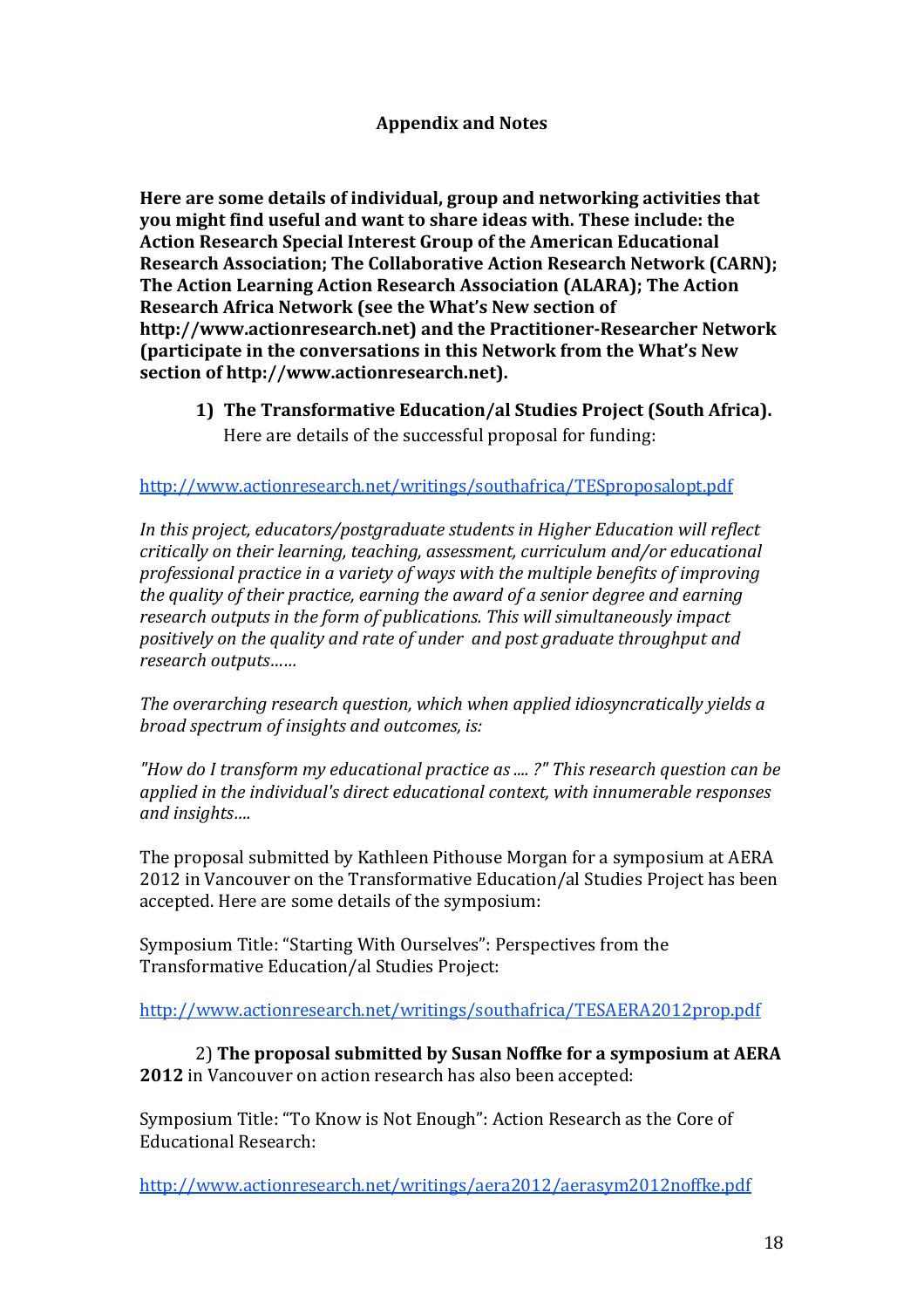3) Ian Phillips has submitted his Doctoral Thesis for examination: My *Emergent African Great Story: 'Living I' as naturally including neighbourhood, embodying an audacious Valuing Social Living Pedagogy and imagining the universe luminously, as an energetic inclusion of darkness throughout light and* light in darkness:

http://www.actionresearch.net/writings/phillips.shtml

Ian shows how an individual researcher can research their own learning from an African perspective and create their own living methodology, grounded in their methodological inventiveness, as they create their own living theory as an explanation of their educational influence in their own learning, in the learning of others and in the learning of the social formations in which they live and work.

**4) 5X5X5 = Creativity** is an arts based action research organization that is focused on supporting children in their exploration and expression of ideas, helping them develop creative skills for life - see http://www.5x5x5creativity.org.uk/. I think that you will be particularly impressed with the focus on 'Researching Children Researching Their World'.

**5) Living Values, Improving Practice Cooperatively** – An International Action Research Continuing Professional Development Project. See http://www.actionresearch.net/writings/huxtable/LLCCPD/Home.html 

and

http://www.spanglefish.com/livingvaluesimprovingpracticecooperatively/

If you visit the 'other homepages of interest' section of http://www.actionresearch.net you will have access to many web-sites including the following:

**MARGARET FARREN'S HOMEPAGE AT DUBLIN CITY UNIVERSITY** 

**MOIRA LAIDLAW'S HOMEPAGE** 

**MARIE HUXTABLE'S HOMEPAGE** 

**JACOUELINE DELONG'S HOMEPAGE: ACTION RESEARCH CANADA** 

**SONIA HUTCHISON'S HOMEPAGE - CHIEF EXECUTIVE OF A CARE NETWORK** 

**JEAN MCNIFF'S HOMEPAGE** 

**5X5X5 = CREATIVITY - AN ACTION RESEARCH PROJECT** 

**Kathleen Pithouse-Morgan's Ph.D. 'Learning Through Teaching: A Narrative Self-Study Of A Novice Teacher Educator'. University of Kwa Zulu-Natal, 2007**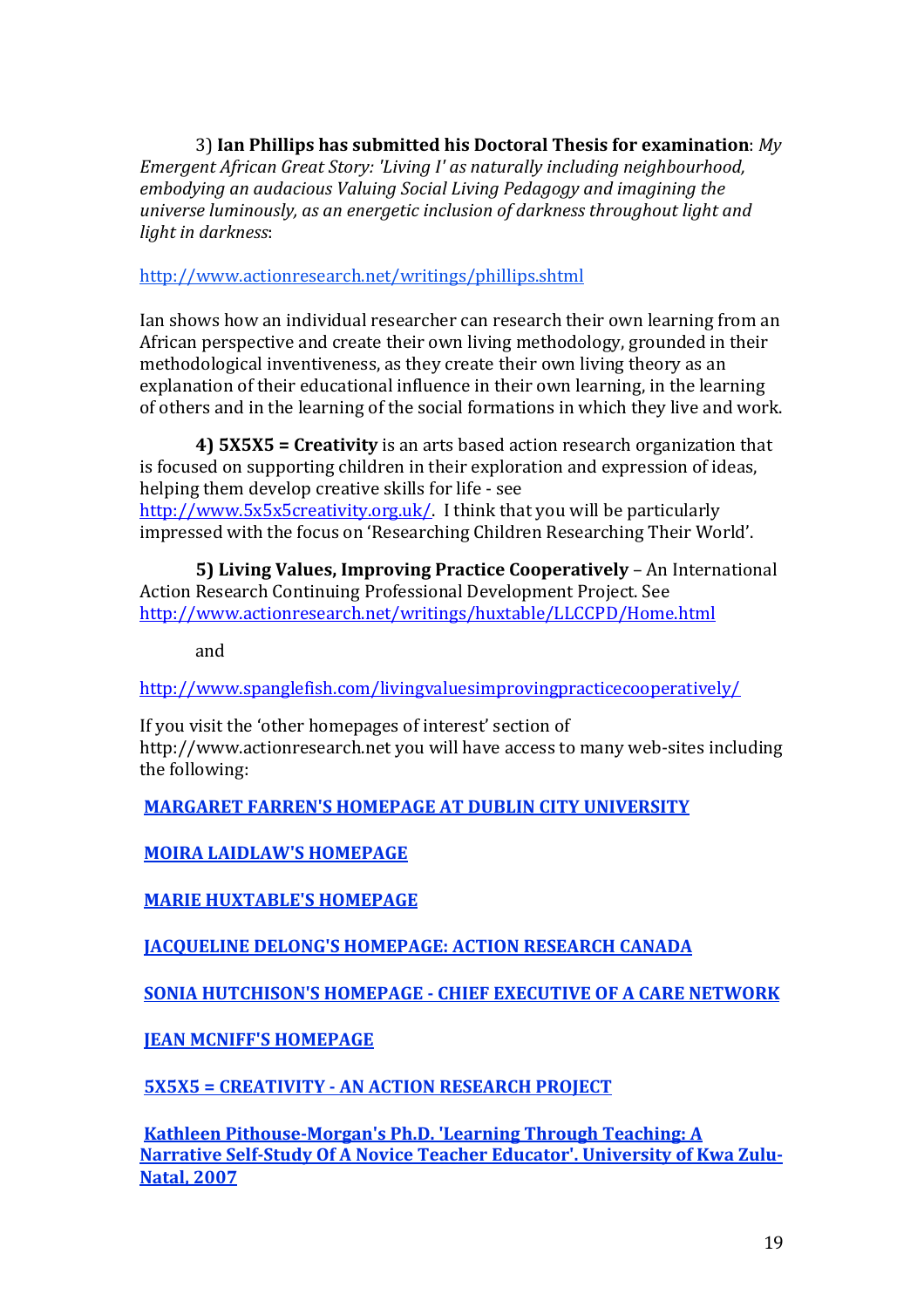**ACTION LEARNING ACTION RESEARCH ASSOCIATION- ALARA** 

# **ACTION RESEARCH SPECIAL INTEREST GROUP OF THE AMERICAN EDUCATIONAL RESEARCH ASSOCIATION CHAIRED BY MARGARET RIEL**

Examples of transformative narratives of action researchers

To participate in discussion of how to do or support action research

To join with researchers interested in action research as a topic

To use learning circles (a structure for collaboration) with action research

# **CARN - THE COLLABORATIVE ACTION RESEARCH NETWORK**

THE ACTION RESEARCH UNIT AT NELSON MANDELA METROPOLITAN **UNIVERSITY.** Director - LESLEY WOOD

**INQUIRY IN EDUCATION - a peer reviewed on-line Journal of The Center** For Practitioner Research of the National College of Education at National-**Louis University**

**STEPHEN BIGGER, WRITINGS**

**SUE ATTARD'S ED.D. DISSERTATION, 'Listening to Voices of Children and Learning with Them: Action Research in a Primary School', University of Herfordshire, UK.** 

**DIANE ALLEN'S MASTER'S DISSERTATION, 'Contributing to learning to** change: developing an action learning peer support group of professionals to investigate ways of improving their own professional practice', **University of Wollongong, Australia.** 

**<u>Jacqueline Delong's paper for presentation at AERA 2010 in Denver,</u> Colarodo, 'Engaging Educators in Representing Their Knowledge in Complex Ecologies and Cultures of Inquiry'**

**THE FUTURE EDUCATION WITH ALANA JAMES** 

**PAUL ROBERT'S HOMEPAGE ON LIVING AND WORKING IN MEXICO** 

**PIP'S AND BRUCE'S WEBSITE** 

**ACTION RESEARCH AND RELATED RESOURCES AT SOUTHERN CROSS UNIVERSITY WITH BOB DICK** 

**LIVING ACTION RESEARCH: IE KAN ADLER-COLLINS**